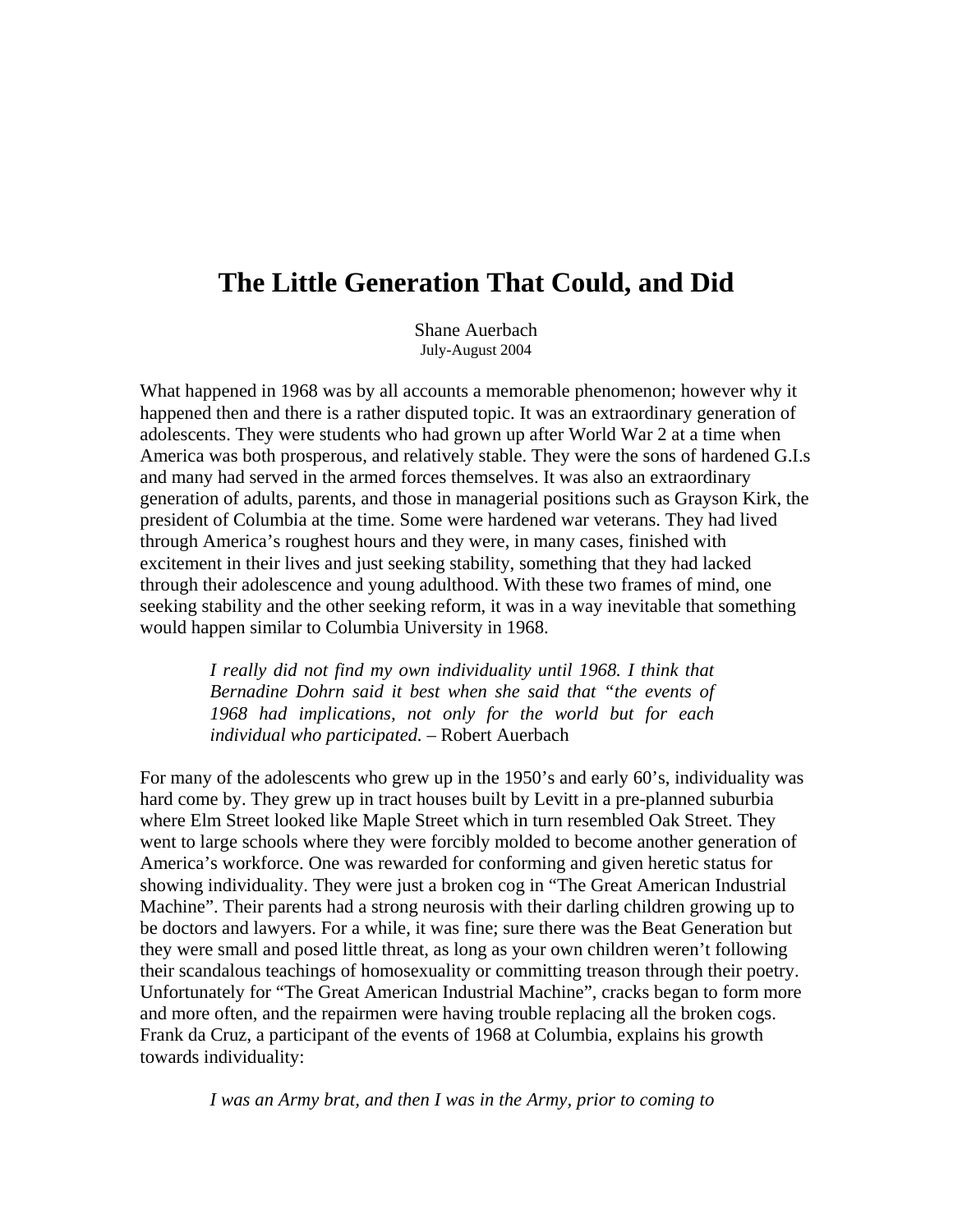*Columbia. Although I was stationed in Germany, not Viet Nam, I was well aware of the human toll of the Viet Nam war, both on American soldiers and on the Vietnamese people. It was also during my Army tour that the United States invaded the Dominican Republic, which, even at my tender age, really shocked me. It was very clear to me that I was in the Army of the bad guys, not the good guys.* – Frank da Cruz

So began the Anti-American sentiment within American borders. Why?

*Because the country sucked. Everything was going wrong in the country: the way our parents were bringing us up, the lies and deceit of our government, the way the administration handled the entire student body as mere pawns of the military industrial establishment, it all sucked. –* Robert Auerbach

The babies of the mid to late 40's had grown up fast to become discontented with their parents, their opportunities, and their country. The discontentment that had once only been represented only through the art of the beats had gained a new voice, a far more organized and political voice, with a much higher volume.

Luckily for "The Great American Industrial Machine", a desire for change was not enough to reform a country. The radical youth still lacked the means to exact any reform on American soil. They were still the minority, and they were a minority that had been taught to handle their own disempowerment throughout their childhood. Today at schools there exists the phenomenon of the "Student Council", where students are deceived and pacified by the sense of achievement they get when their rally to place a frozen yoghurt machine in the cafeteria passes after three long years of campaigning. Maybe if Grayson Kirk, the president of Columbia University, had given them token and irrelevant victories like that frozen yoghurt machine, the students would have never stepped out of line, but he didn't, and they did.

*I was desperately seeking issues to vent my frustration and disempowerment. It really didn't matter what the issue was if it gave me a chance to protest at Columbia and say: "Hey listen to me. I'm a student here. I pay tuition. Hear me and let's have some democracy". I guess the gym issue was the catalyst for what followed. The protestors went to Morningside Park and tore down the fence. That was right after they were told to leave Low Library where they presented Kirk a petition or something. That just shows what a stupid idiot he was because on one day, a petition was presented and rejected, people were arrested, a fence was torn down in the park where more people were arrested. Still on the same day, the students leave the park and occupy Hamilton Hall. This all happened in a single day. This downward spiral of events, from petition to militancy, was caused by an inept president of the University. As for the Gym in Morningside Park being a*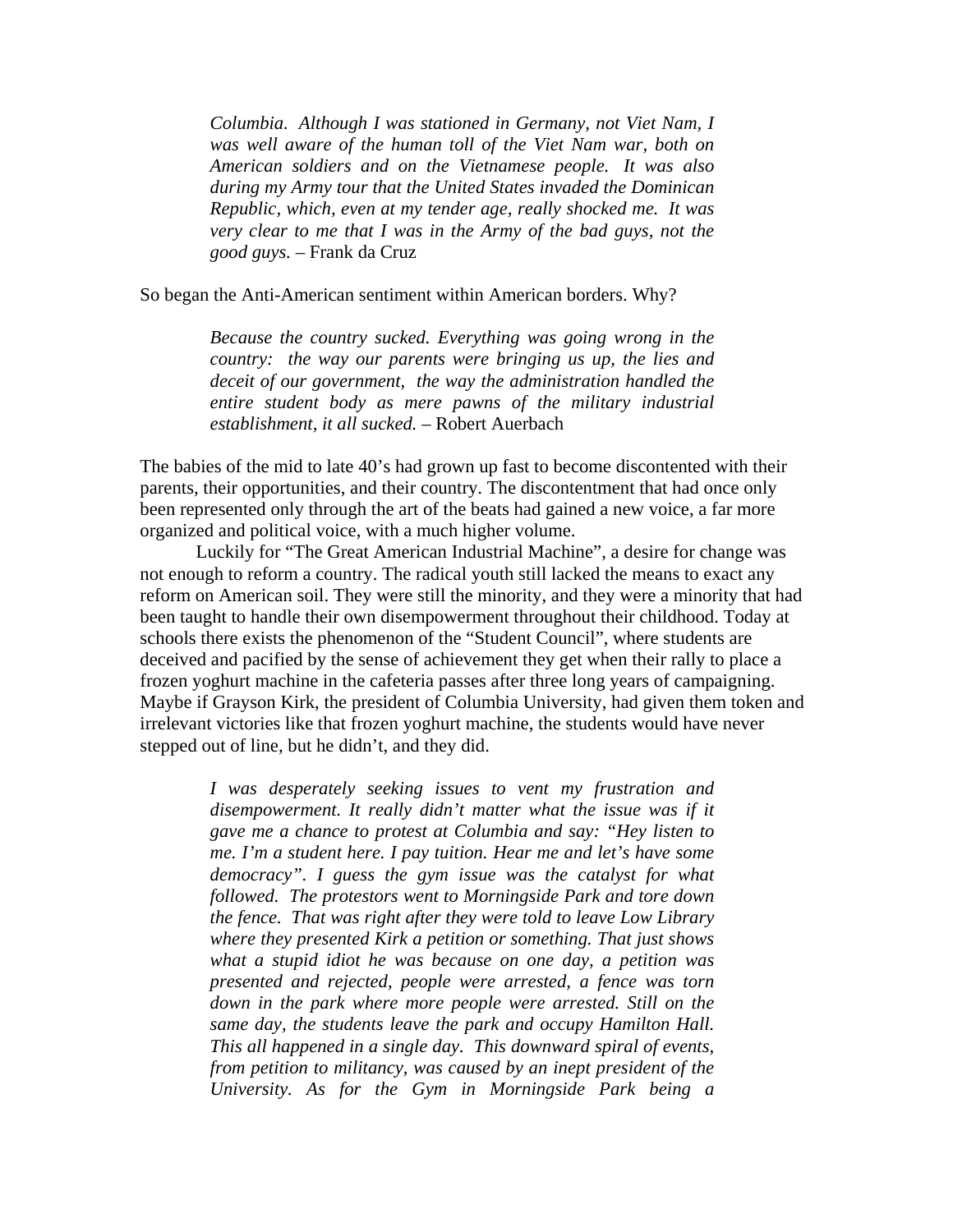*worthwhile issue on its own, that's a curly question. Honestly, Morningside Park in the '60s was nothing but a place for junkies to shoot up. It had no environmental value to either Columbia or to the residents of Harlem. It was all just symptomatic of the way that Columbia treated so disdainfully and arrogantly anyone who got in the administration's way. I was really pissed off about the Gym in Morningside Park but do I really feel that it was an issue worthy of occupying buildings? Naa. You're also right that Columbia owned a lot of the property on the upper west side and evicted tenants when they wanted to convert buildings and stuff like that. Again, it was just one issue which, standing alone, probably would not have caused the events of '68. The gym in Morningside Park was just the straw that broke the camel's back. No single issue alone would have supported what happened at Columbia in 1968. They were all symptomatic of an administration that was rotten to the core. –* Robert Auerbach

These issues drew together a very diverse group of people to assemble a force that could compete with the establishments of the Columbia administration, and maybe, just maybe, the American government

> *In another way, however, student life WAS at an all time low in 1967-68, with the administration's policy on reporting class rank to the draft board (getting bad grades could get you killed), siding with big business and big government on every issue, and refusing to listen to students about anything. This didn't make students depressed or anything, just angry. –* Frank da Cruz

Indeed, they were quite angry, and "they" quickly became the majority of the students at Columbia University.

> *Obviously there were also conservative and/or right-wing students on campus too, and they were fine with all that. They were a minority then. In those days, Columbia was a pretty strange school to choose if you were conservative, puritanical, or racist.* - Frank da Cruz

Out of this mass of before-disempowered youth arose leaders, those who felt more strongly about the issues, and those who were most excited about this new found power that they gave each other through unity.

> *Mark Rudd had excellent communication skills. That is one of the most important qualities that a revolutionary must have. You could have a lot of people that are great thinkers and have all the answers but if they can't communicate and connect with the crowd, they will not achieve anything for the movement. Mark connected*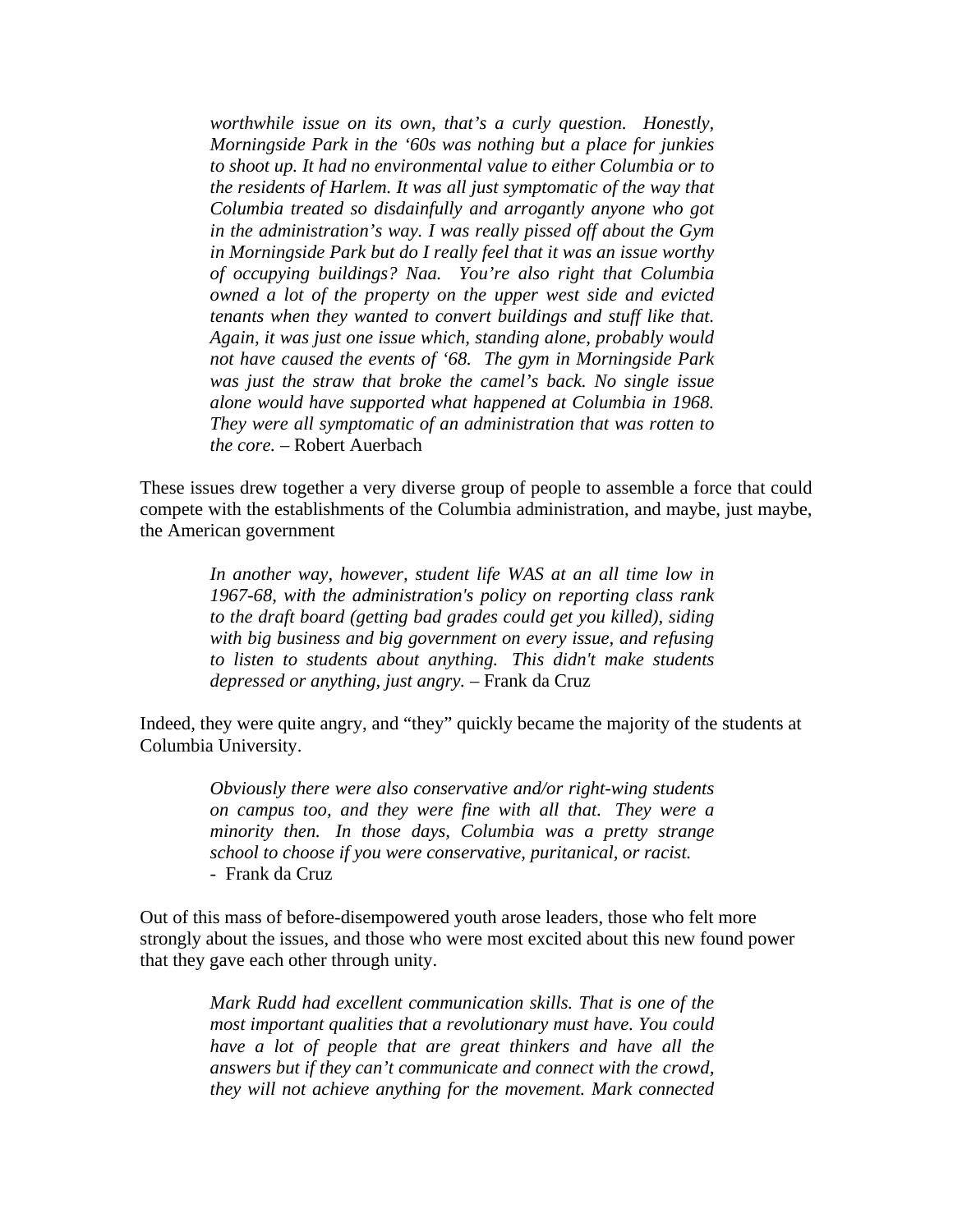*with the crowd. Take my word for it. I was in that crowd.* – Robert Auerbach

But in a way, having set leaders was contradictory to the cause. Personal power was the key.

*The Columbia Rebellion was not led by anybody. The media focused on certain people who could be counted on for colorful sound bites, but the real "business" of the rebellion took place in endless meetings where consensus was reached through open and (perhaps surprisingly) orderly discussion. –* Frank da Cruz

With the numbers, the desire, and the overwhelming unity that the project demanded, the fateful day of April 23rd, 1968 finally came. A combination of the SDS (Students for Democratic Society) and the SAS (Student African-American Society), as well as students affiliated with neither, marched on Low Library where they were blocked by jocks and Grayson Kirk himself. But they refused to be thwarted there and marched straight down to the gymnasium construction site in Morningside Park. They were met by the  $26<sup>th</sup>$  Precinct of the NYPD. So, they gave up, but only on destroying the gymnasium construction site. They turned around and marched straight back to the sundial, a central location at Columbia University. Then came the decision that undoubtedly changed the course of history.

*Look, one of the most exciting things about the student uprising was that none of us, I repeat none of us, was following any script! This is a lesson in life. Every attempt to repeat an earlier event usually ends in disappointment. Alien 4 is not as good as Alien 3, that sort of thing. We didn't know what we were doing until the moment we did it. We didn't follow any script. Mark Rudd didn't even have a script. He couldn't get into Low library. He probably thought to himself: "Now what do I do with this mob of screaming protestors?" He couldn't just say to them "Well, I will see you all tomorrow". My point is that Mark Rudd had to think fast on his feet without a script. He didn't pull out from his back pocket a plan B or a plan C. The same with the occupation of Hamilton Hall. We didn't have a script, so everything was new, a case of first impression. There is no time to put your feet up on the desk when you're creating history at the same time as you are living it.* - Robert Auerbach

The protestors took control of Hamilton Hall. Now, the students had bargaining power, and between them, in a participatory democracy, they decided what to do with it. It was fun.

> *The long hours passed like minutes. We were singing and chanting. We were having alternative classroom discussions. The excitement*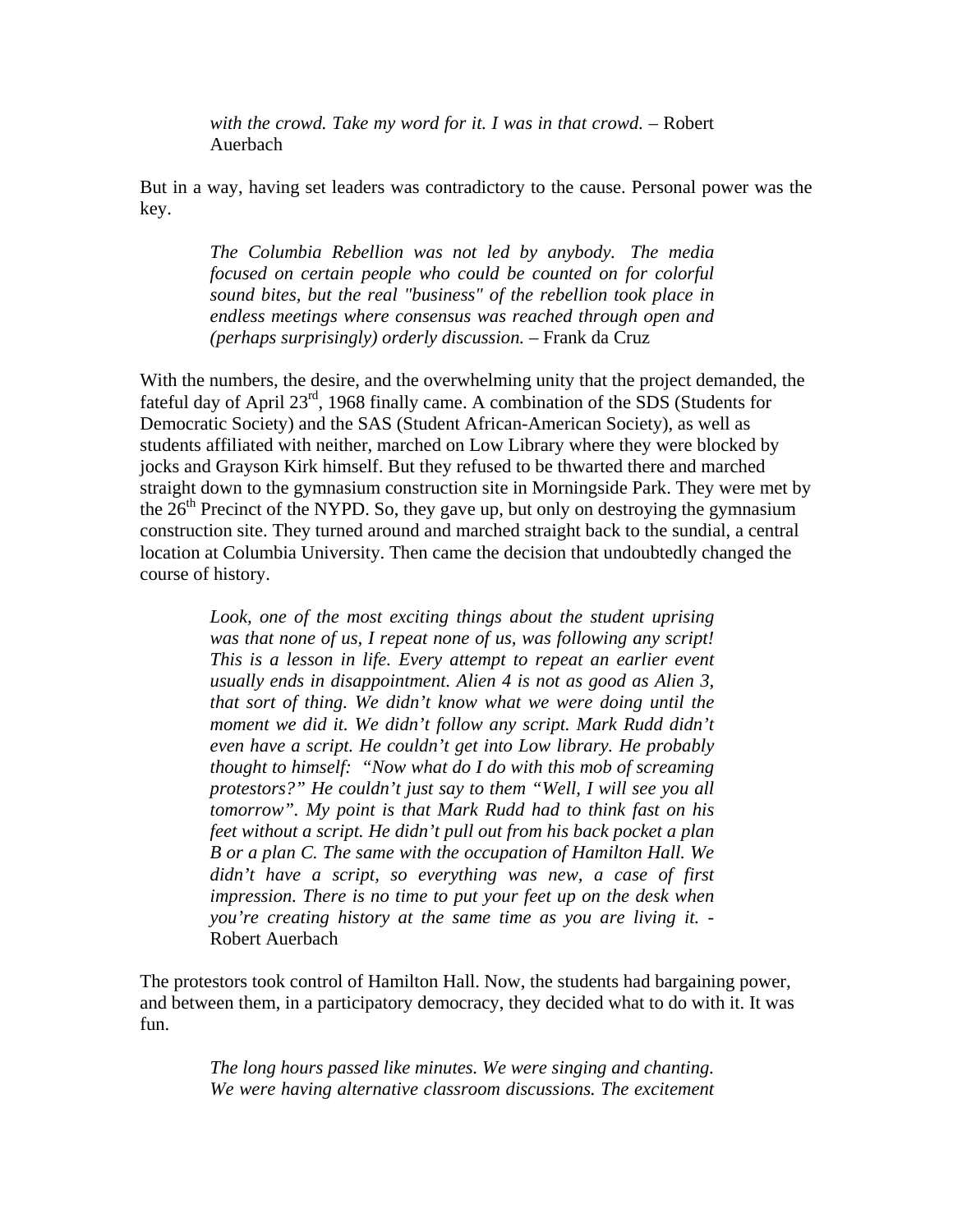*and electricity in the place was palpable. It was just awesome. It was probably the most exciting thing that happened in my life.* - Robert Auerbach

*What about the day I was born?* - Shane Auerbach

*That was less exciting, and the day that you were conceived was a real day of mourning.* - Robert Auerbach

Sure, there were problems: Dean Coleman, debatably, taken as a hostage. Did they have moral grounds to do this within the restrictions of peaceful protest?

> *The idea of "legitimate peaceful protest" bears some scrutiny. If it's not peaceful, that doesn't necessarily mean it's not legitimate. You have to remember how many people were dying every day because of us. Peaceful protest had been going on for years to no effect. At some point, human life has got be more important than etiquette. (This comment is not directed at the Dean Coleman incident, but applies in general. Anyway, did you know that a few years later, Dean Coleman was shot multiple times by a deranged student in the very same office?)* – Frank da Cruz

> *In my judgment (long pause) if you didn't harm him and if you kept him for a token amount of time, which was all that he was kept, one day or so, that would not exceed the bounds of passive resistance. We tried to get the administration to hear our complaints and we were rebuffed every step of the way. I don't think this even occurred, but if the students said "Dean you can't leave until you listen to our concerns", I think that would be acceptable. The students generally liked Dean Coleman. He wasn't really the bad guy.* – Robert Auerbach

Or was he even held hostage at all?

*Well this is a debatable point. Some say that he could have left any time that he wished. He wanted to stay and be a martyr. He stayed one night, I recall. Nobody was physically restraining him. On the other hand, I have heard it said that he couldn't leave and that the students were holding him hostage until the 26th precinct freed the people that they arrested earlier in the day. I'm inclined to believe the former scenario. You have to understand that this must have been as exciting for the Dean as it was for the students. It was certainly a break from a college Dean's everyday routine! I don't believe that at that early stage in the protest, that he was really handcuffed and tied to a chair and prevented from leaving. I'm*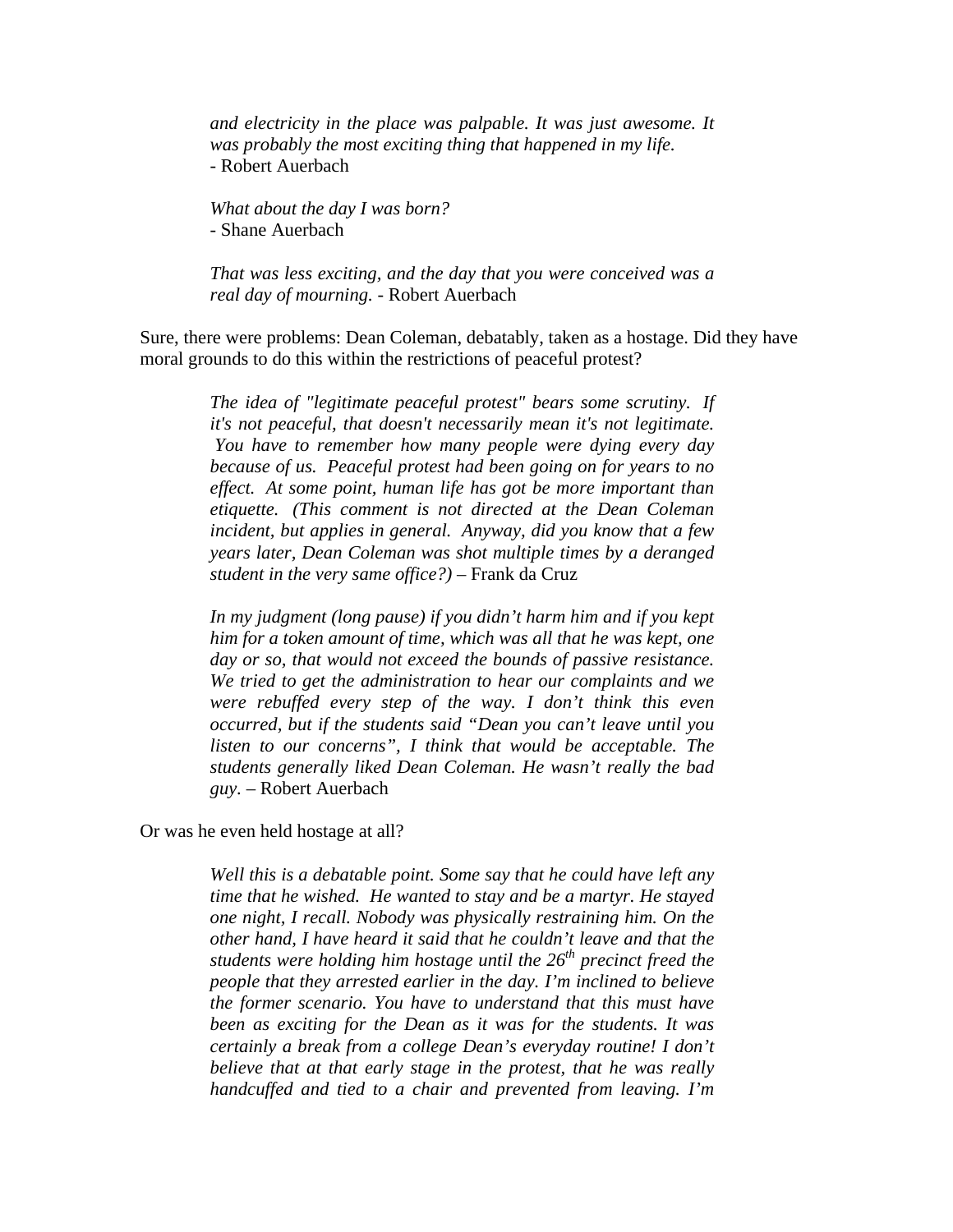*inclined to believe that throughout the night there was some really robust debate of the issues with the dean. These were not terrorists. These were just Columbia students from the top of their high school classes. I think that Dean Coleman stayed on his own volition. That is my read of the situation.* – Robert Auerbach

Then came the inevitable division between those that were occupying Hamilton. In the end, participatory democracy could never satisfy all participants

> *At the time, it was just how it had to be. You have to remember that Columbia was, for all practical purposes, lily-white until just a couple years before. Black students needed to have their own voice.* – Frank da Cruz

> *That more than anything else was what separated me, a suburban weekend protestor, from the Mark Rudds. Honestly, I had lots of difficulty when I woke up the following day trying to understand why all these white guys were leaving Hamilton Hall. It just didn't make sense. It has to do with the evolution of the civil rights movement in the United States. –* Robert Auerbach

But, divided they stood, and the evicted whites marched right on over to occupy other Columbia buildings. For a while, everything was well, and nothing could stop them.

> *After the first day, activities grew more structured, and thenceforth the occupation was one long meeting governed by Robert's Rules of Order, interpreted creatively ("point of obfuscation!"), interspersed by housework. Contrary to popular belief and press reports, the President's suite of offices was kept immaculate and orderly after the chaotic first day (e). Cleanup detail included vacuuming, shaking out blankets, scrubbing the bathroom, etc. The administration's fears of vandalism (and their special concern for the Rembrandt hanging above President Kirk's desk) were poorly founded, at least in Low.* – Frank da Cruz's website at http://www.columbia.edu/acis/history/1968.html

Except for the police that is.

*Soon axes were crashing through the door, the barricade was breached, and an army of TPF piled in, first prying apart the singing clump of us, then forming a gauntlet to pass our limp bodies down the corridors, whacking our heads with flashlights along the way, and dragging us by the feet down the marble steps so our heads bounced. Superficial head wounds are harmless but they bleed a lot, and journalists got some terrific photos of us on our way to the paddy wagons waiting on College Walk.* – Frank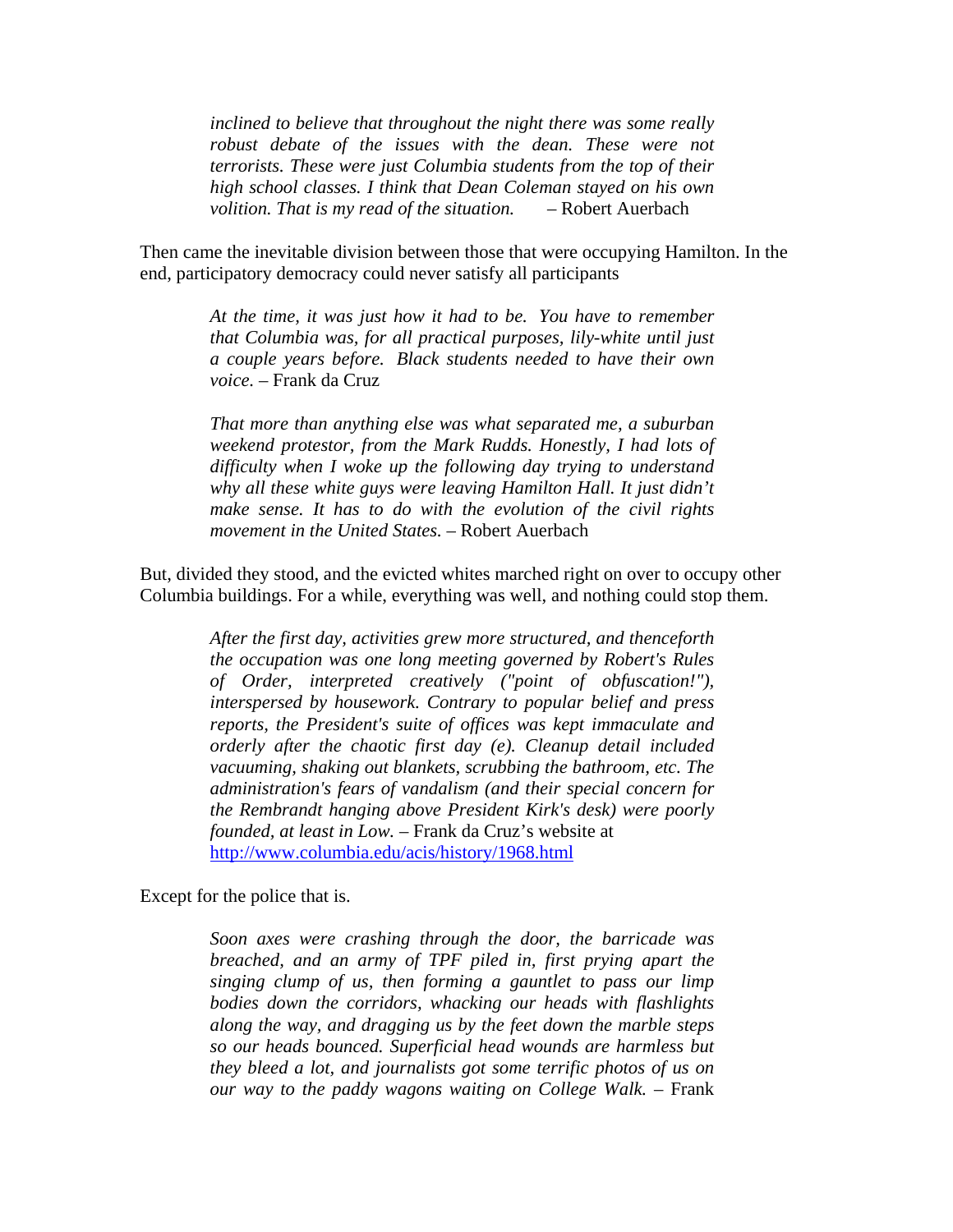## da Cruz's website at http://www.columbia.edu/acis/history/1968.html

*Oh, it was total injustice; it was probably one of the worst police actions in the annals of New York City's history. There have been some pretty bad police actions in this town too. The 26<sup>th</sup> precinct is still not well liked at Columbia. On that night of the 30th, I think it was 2 in the morning, I was sound asleep in McBain Hall which is on 113th Street and Broadway. The noise and screams from Broadway woke me up. You could hear that something was afoot. You could hear the screams even 3 blocks south of where the buildings were being occupied. People were emptying out of the dormitories onto Broadway. I followed. It was as if an occupying army was taking over the upper west side. There were no police cars, only mounted police officers on huge horses and German Shepherd dogs which where really snarly, very frightening. Nobody would dare step in front of a mounted police officer. That was on Broadway. Meanwhile back on the campus, each individual cop was defining the amount of force necessary to restrain a protestor. They were tough cops from Staten Island and Queens. It was as much a class conflict as anything. Take for example an Irish cop from Staten Island. His son probably wasn't going to college. His son might be learning a trade, to become a carpenter or plumber. He didn't have a lot of money. He must have looked at the long haired protestor with a mixture of loathing and envy. Many of us came from comparatively well off families. From a cop's perspective, we were living the good life, but complaining nonetheless. Many of us were Jewish. You can put the missing pieces together. Let's just say that the chemistry was pretty bad between the cops and the protestors. There was a lot of seething prejudice that was expressed in terms of police brutality the night of the bust.* – Robert Auerbach

That was the end of the occupation, but not the end of the movement. On May  $6<sup>th</sup>$ , Grayson Kirk reopened the university. Many students and faculty boycotted.

> *I would guess that the percentage of students that boycotted at the law school was between 3% and 7%. At Columbia College, it might have been 10% to 15% or 10% to 20%.* – Robert Auerbach

Well, maybe not so many, but it was a fun time none-the-less.

*I have to say, it was fun. In the liberation classes, you finally felt as if your college education was confronting the real issues of the world, rather a lot of "irrelevant" abstractions of "old white guy" culture, and it was because of what WE did. The Grateful Dead gave a concert on South Field. A lot of famous visitors came for*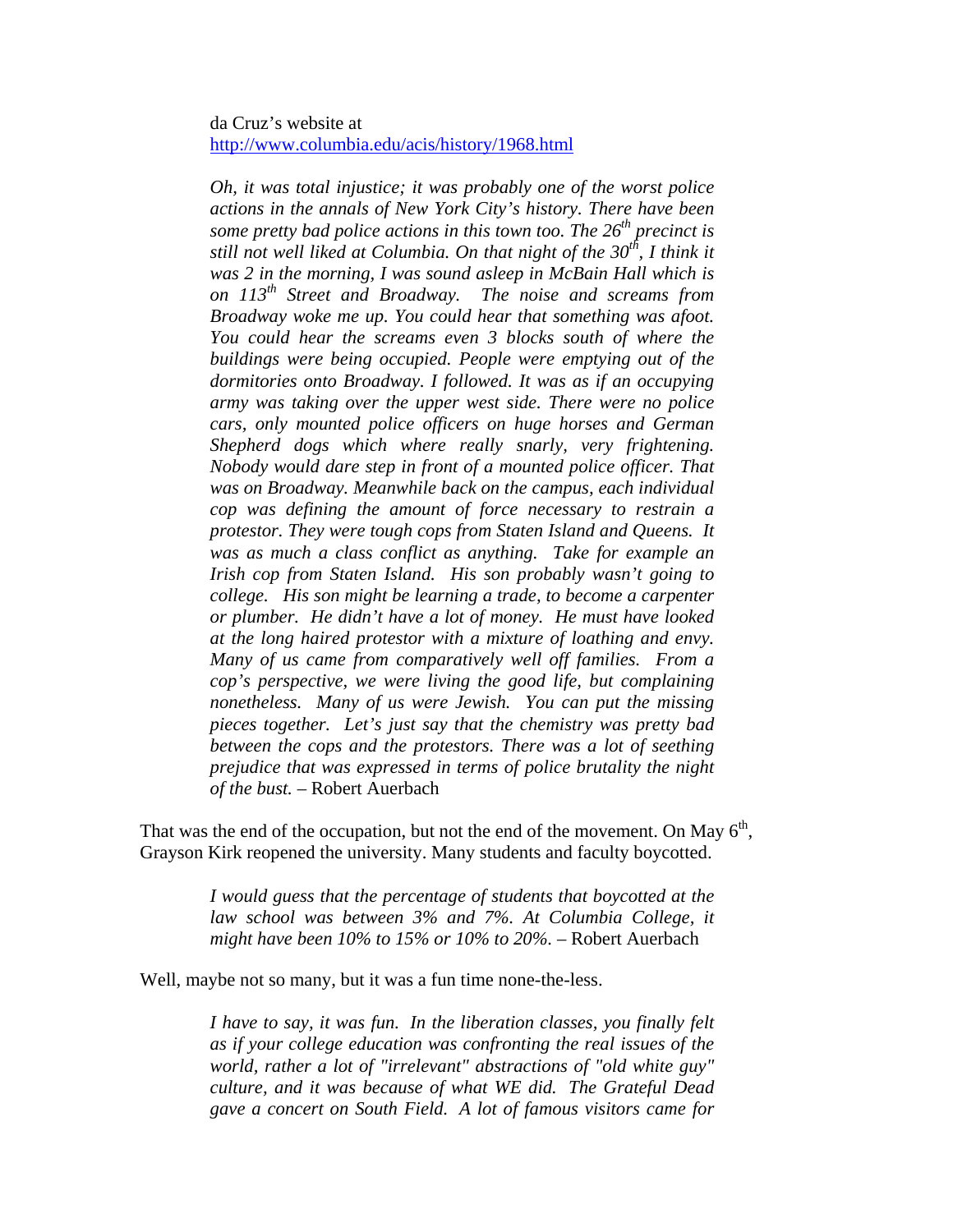*rallies, speeches, teach-ins, etc. We branched out to other campuses, like CUNY uptown, had big marches all over the place, made lots of noise. For a time, the barrier between Harlem and the Acropolis seemed to melt away.* – Frank da Cruz

Then there was the second occupation, which failed to impress.

*Community issues loomed large -- an apartment building on 114th Street was the scene of a second occupation a couple weeks later, in which several hundred of the newly radicalized onlookers from South Field took part and were promptly arrested (I don't recall exactly what the issue was, but housing has always been a touchy topic at Columbia). On May 22nd, sensing no movement in the administration on the issues of the strike, we went back into Hamilton (déjà vu was the rallying cry). This time the police were summoned onto campus without hesitation, and back we all went to jail (there were 1100 arrests in all). By now it was like commuting. Again, campus erupted after we left -- this time, 15 foot-high barricades were erected at the main gates and set ablaze, windows were smashed, cars crushed, crowds surged back and forth, and many heads were bashed -- most of them attached to innocent bystanders. As in the first bust, the police also did a fair amount of mischief aimed at discrediting the strikers.* – Frank da Cruz's website at

http://www.columbia.edu/acis/history/1968.html

Unfortunately for the organizers, nothing could match the original.

*By the 17<sup>th</sup> of May, I was fully ensconced at Columbia law school preparing for end of term exams. The law faculty decided to give us exams, which was a great disappointment. We wanted no exams at all. At least they were going to be on a pass/fail basis. As for the tenement occupation on the 17th of May, it was a do-over. As I said before, a do-over never has the same impact as the first time.* – Robert Auerbach

Even still, when all was said and done, the radical youth of Columbia University got most of what they wanted.

*At Columbia, classified war research was halted, the gym was canceled, ROTC left campus, military and CIA recruiting stopped, and (not that anybody asked for it) the Senate was established.* – Frank da Cruz's website at http://www.columbia.edu/acis/history/1968.html

Sadly, all was not won. However much the radicals had hoped that what happened at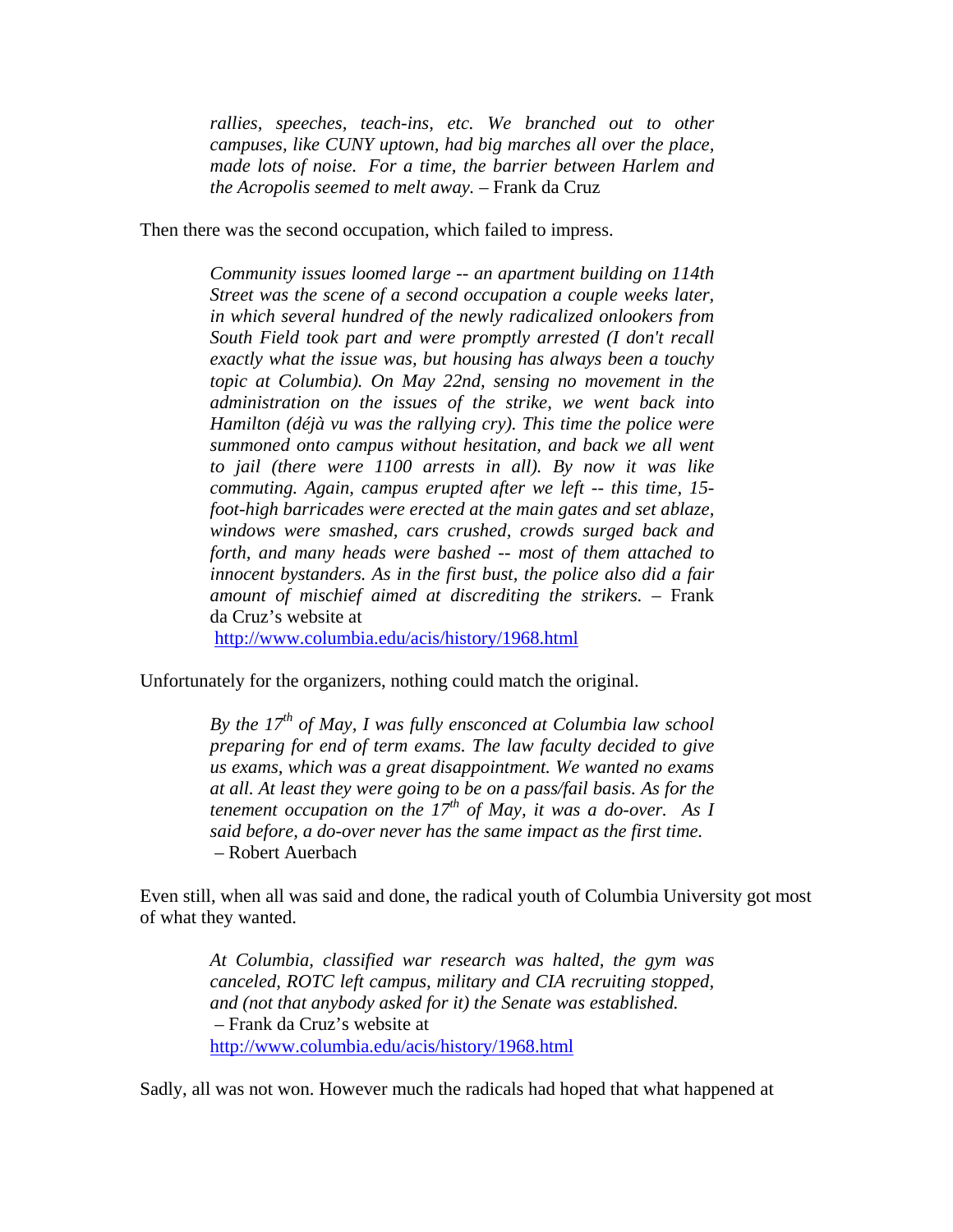Columbia was a microcosm of what would happen in America, and the World, it didn't really turn out that way.

> *Robert Kennedy, the antiwar presidential candidate, was killed in June 1968, and later that month the French uprising was "voted away" in a national referendum. Mexican students and supporters were slaughtered wholesale in October, in La Noche de Tlatelolco. Columbia antiwar rallies continued, and large Columbia contingents chartered buses for the huge demonstrations in Washington, of which there were to be far too many -- the war dragged on for another seven years. To this day, I don't know if all the antiwar activities combined had as much affect as the Vietnamese figuring out how to shoot down the American B-52s that were carpet-bombing their cities.* – Frank da Cruz's website at http://www.columbia.edu/acis/history/1968.html

Columbia was reformed, that was the key, and all the participants had stories to tell to their families, their children and their grandchildren as well. But most importantly, there were few regrets.

> *From time to time over the past 36 years, I have thought back to that eventful year. I've thought how remarkably lucky I was that I didn't take my disempowerment too far, that I didn't get arrested or beat up or something like that. I guess you could say that my over-riding feeling over the last 36 years is that I was pretty lucky that I was able to participate in such an historic event and have it not affect the rest of my life in a negative way. That is very wimpish, I know*. *–* Robert Auerbach

*I was in it from beginning to end, was arrested twice, charged with multiple felonies, suspended from school for a semester, no regrets.*

- Frank da Cruz

Ironically, these once-radicals are now the backbone of our society. They are educators, they are voters, they are still activists, or they are not.

> *Look at my fellow alumni. Many have gone on to great achievements in life. Virtually all of them have gone mainstream. Of course, the nineties has been the decade noted for greed, selfishness and self-interest. The men and women who graduated with me got caught up in those values just as I did. It was hard to escape them. They all have their quote machines and they look at how their tech stocks are doing on NASDAQ. They've totally lost their protest feeling.* – Robert Auerbach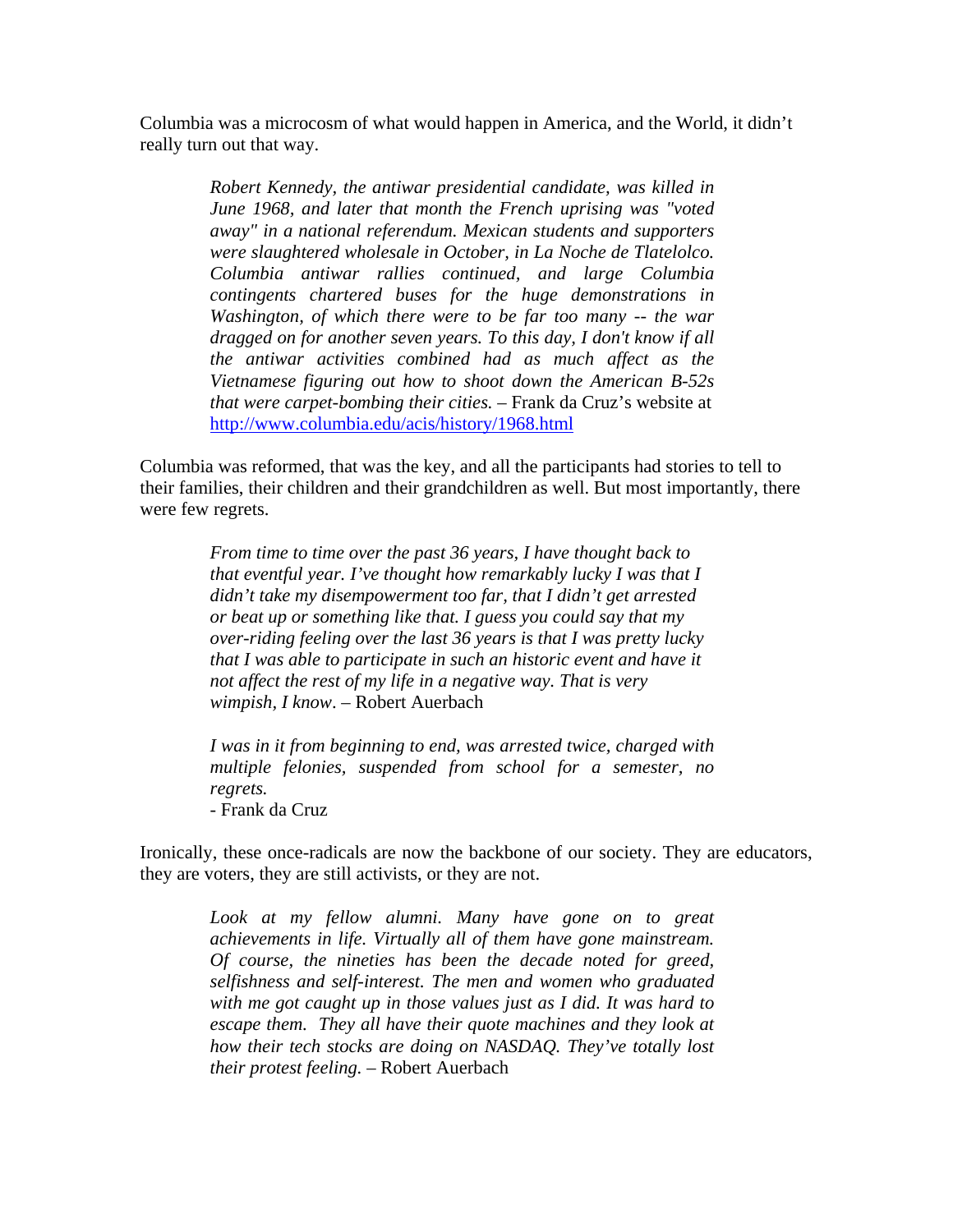There are always the incredibles, like the story of Gus Reichbach

*Of all the law school protestors, Gus was the most radical. There was an incident where law students were milling and protesting outside the law school and they were telling the professors not to go in. Curtis Berger, a highly renowned professor said that he was going to go through, that the protest was a lot of crap. There was an engagement between Reichbach and Berger. Gus Reichbach probably cursed at him and told him to fuck off. Hey, these were the times. Curtis Berger looked Gus Reichbach in the eyes and he said "As long as I am alive, you will never become a member of the New York BAR." and Reichbach probably said (and I admit that this story has become somewhat apocryphal over time) "Go fuck yourself". Well, that was in our first year in law school. Getting admitted to the New York BAR is not easy even under the best of circumstances. It is like in a marriage ceremony where they ask whether anyone has any objections. It is the same thing with the New York BAR. Three years later, Curtis Berger submitted a statement explaining why Gus Reichbach should not be admitted. This continued for 3 to 4 more years while Gus tried to get admitted to the BAR. Curtis Berger continued to foil Gus. Finally Gus asked for help from his classmates and a group of them came to his aid. We were now well into the mid 1970's, and they met with Curtis Berger. Finally Gus got admitted. Today Gus is a senior judge of the war crime tribunals in Yugoslavia. I am very proud of him.* – Robert Auerbach

So, how and why did this happen at Columbia? I don't know, maybe it was luck

*I've often thought, why 1968? It is just like those lottery balls where the right numbers come up in the right sequence. They didn't come up in 1958 and they may not come up in 2048. They may not come up in 400 years. But they came up in 1968 because of these historical accidents of so much going on that was wrong.* - Robert Auerbach

Or maybe it wasn't

*I don't see it as luck. We were pushed. We tried and tried to get through to them in polite ways and were rebuffed at every turn. Bad things were happening and Columbia was involved in them or instigating them. You can't just let it go.* – Frank da Cruz

Originally it was important to me to find out exactly why the 60's happened. I guess I gave up. Now, I'd just like to recognize, and I hope the reader recognizes also, that the 60's was "The Little Generation That Could, and did".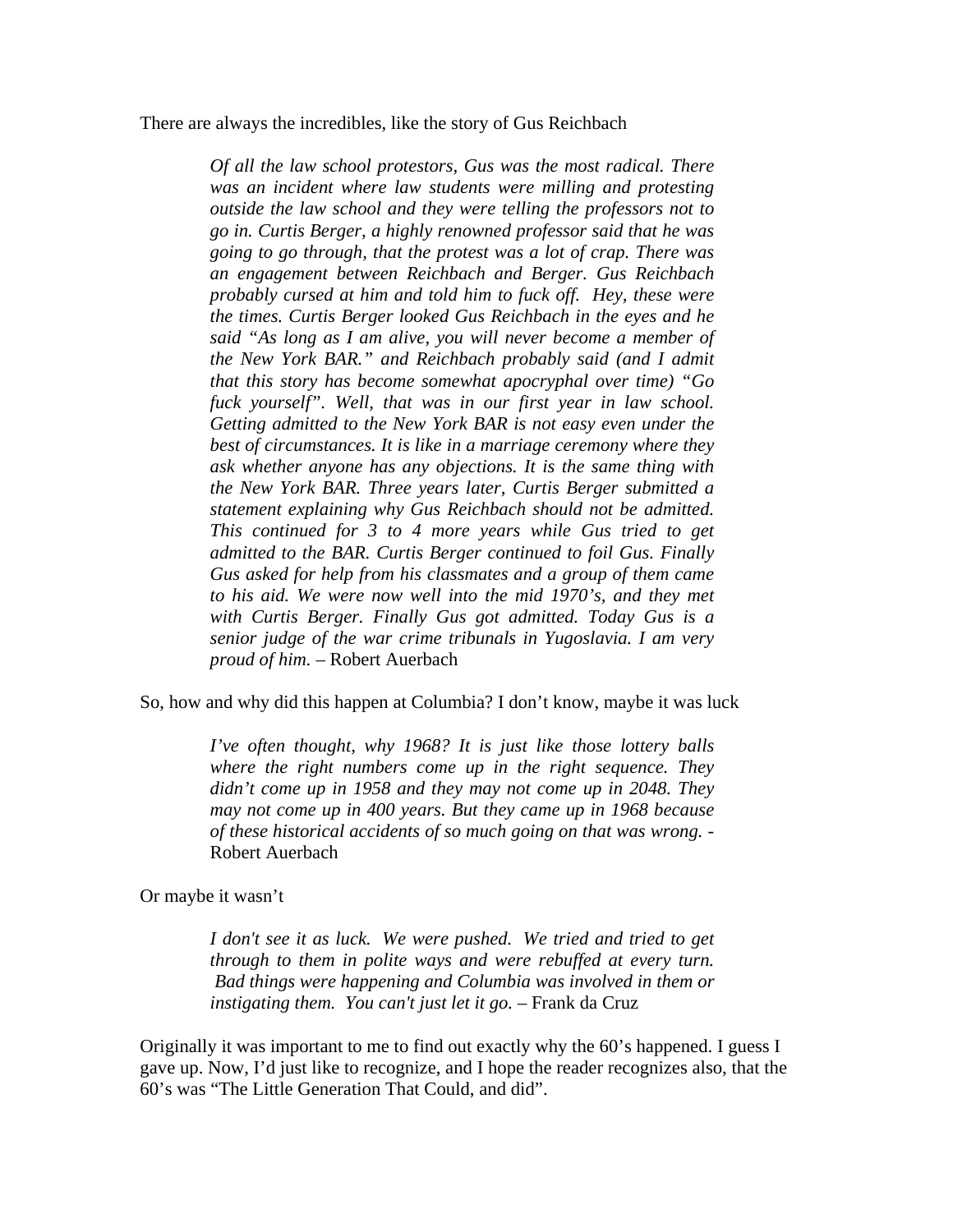# Bibliographical Note:

All information was taken from one of 4 sources:

- 1) An interview with Robert Auerbach
- 2) An interview with Frank da Cruz
- 3) A website created by Frank da Cruz
- 4) John McMillian's "Youth Culture of the 60's Class"

MLA sourcing:

**Auerbach, Robert. Telephone interview. 12 July 2004.**

**da Cruz, Frank. E-mail interview. 20 July 2004.**

**Columbia University Academic Information Systems. Dept. home page. 22 Apr. 2004. Columbia University. 20 July 2004** <http://www.columbia.edu/acis/history/1968.html>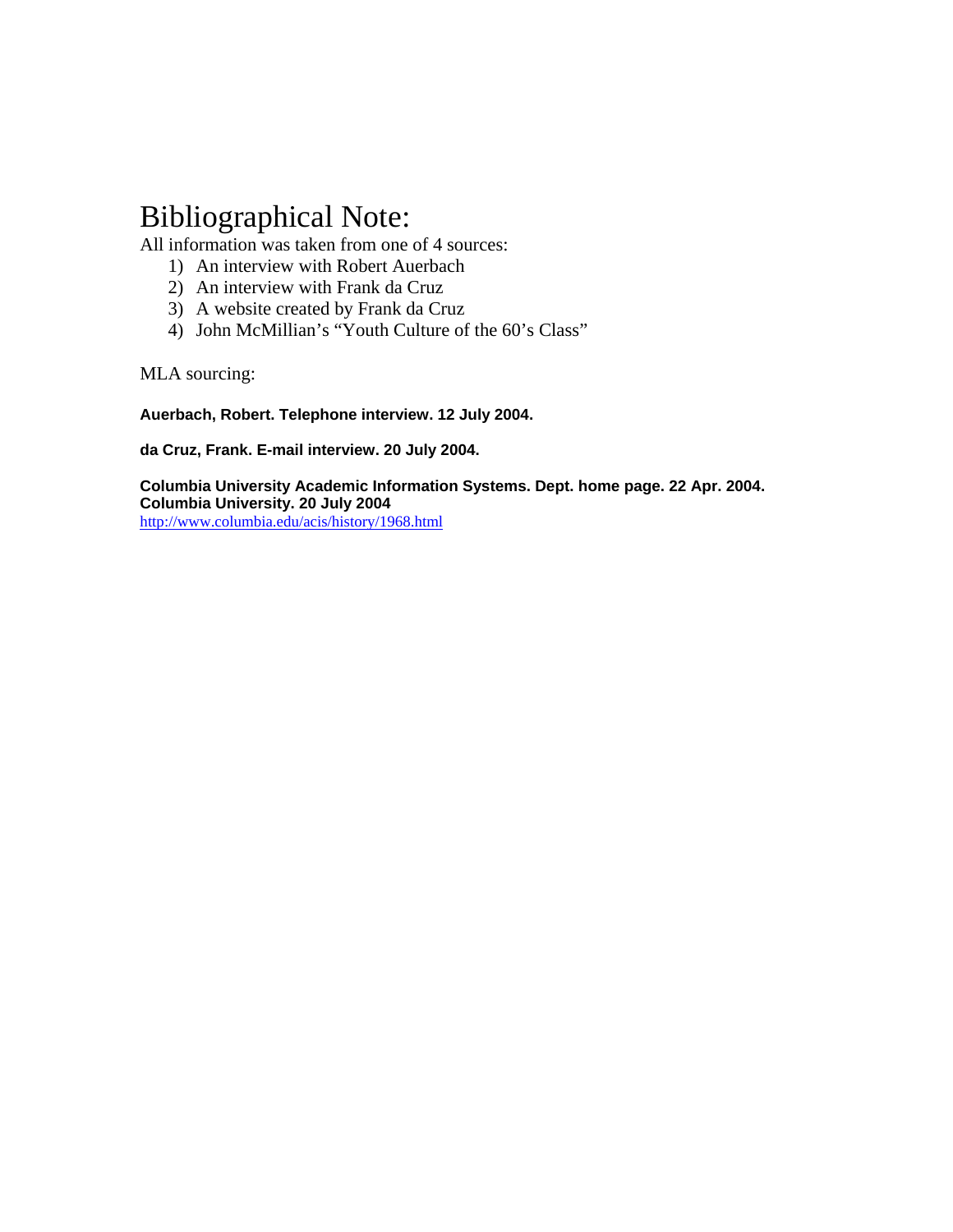# **[A](http://www.columbia.edu/acis/history/1968.html)ppendix**

Including interviews with:

- Robert Auerbach
- Frank da Cruz

*This interview is with Robert Auerbach conducted by Shane Auerbach on the 12th of July 2004 regarding activism in the 60's at Columbia University. Robert Auerbach, do you consent to the taping and of this interview and it being used at my discretion?*

Yes

## *If you'd like to tell me a little bit about your background, I would appreciate it*

Okay. I am 58 years old. I was born on the 20th of December, 1945. The war had already ended by that point. I was born in Texas and within a few months of my birth, my parents moved back to the Bronx. Don't say "Bronx", it is "The Bronx". When my parents saved or borrowed enough money, they bought a tract house in Roslyn, Long Island. The house was a standard Levitt design. It was a typical "little box" that Peter Paul and Mary used to sing about. I'm Jewish and we grew up in the suburbs where everyone hangs out in each other's backyards. There was a path that connected several houses together. Everybody's Dad was an ex G.I. Our parents were filled with incredible optimism about the potential for the United States. It was a pretty exciting time for my parents. Did that make it a good childhood for me? Certainly not, it was a horrible childhood. I have a lot of unhappy memories about conforming and satisfying my parents' expectations. Basically, it was a childhood that I think I share with a lot of suburban Jewish children who grew up at that time. It was based upon conditional love as distinct from unconditional love. If I toed the line and did things that gained my parents appreciation and approval, I was rewarded for it with love. I really did not find my own individuality until 1968. I think that Bernadine Dohrn said it best when she said that "the events of 1968 had implications, not only for the world but for each individual who participated." Those events certainly had that effect upon me. I don't wish to belabor this point. I just want you to know that I felt totally disempowered until 1968. Thanks to Columbia and the events of 1968 I felt empowered for the first time in my life.

## *What years did you spend studying at Columbia and towards what degree?*

Right, that is another thing that you should know. The most aggressive student protestors were younger than I. I came to Columbia Law School in September 1967 and I graduated in June 1970. So I came when I was 21 and I left when I was 24. Most of the hard core protestors were college kids, 17, 18 and 19 years old. At 21, I was slightly more what you would call a pre-professional, career-oriented, because I had two or three years head start over everybody else. But I was not part of the "majority coalition", as it was known.

*Before the events that unfolded at Columbia in 1968, a report was given to Grayson Kirk who was the president of Columbia at the time, and it said that student life at Columbia was at an all time low, do you agree with this statement from your experience at Columbia?*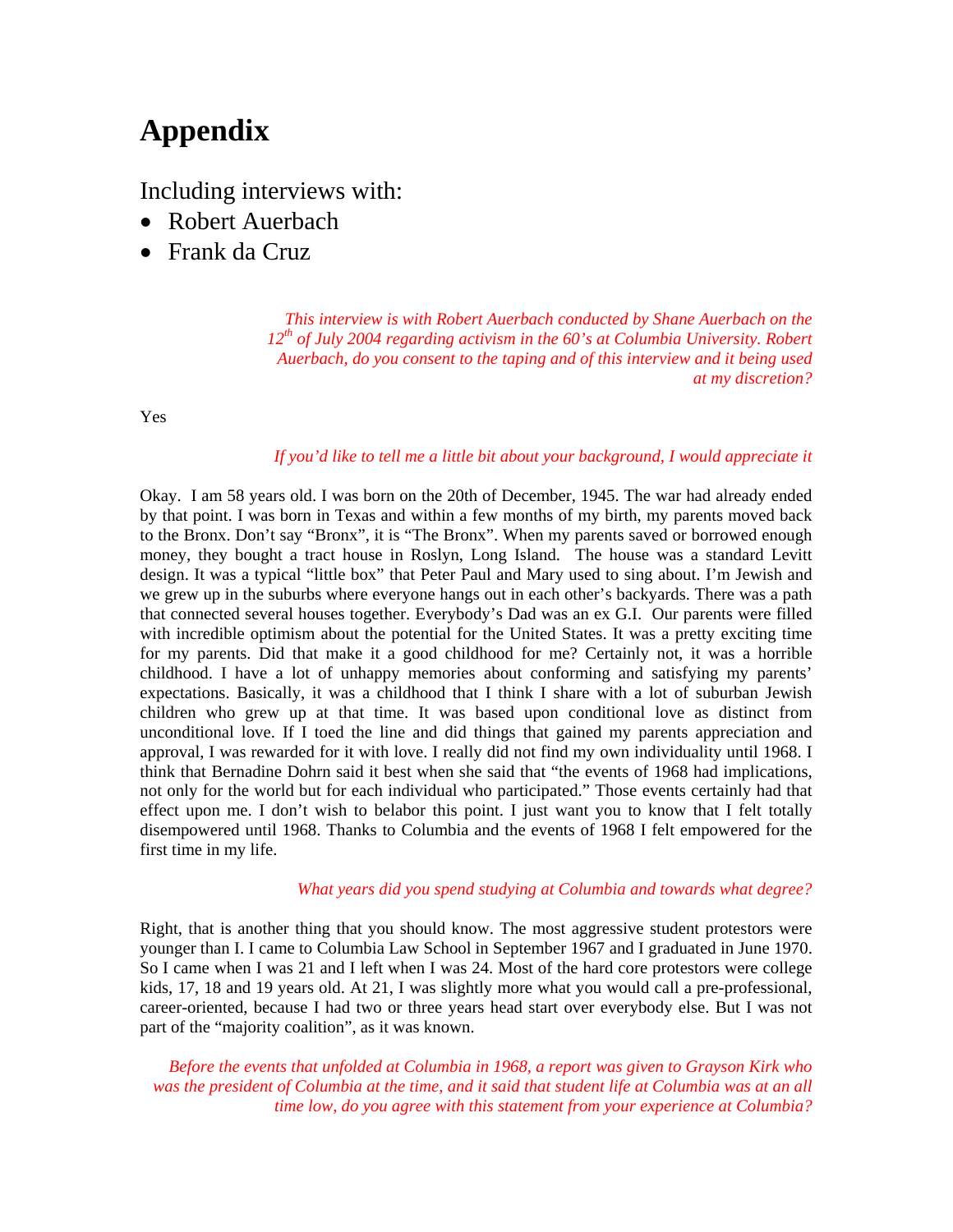Absolutely! The low morale was in large part due to Grayson Kirk. Student life was at an all time low. People were very unhappy. Consider the context in which we were studying at Columbia. First of all, we, guys, were scared stiff of the draft which now became quite a possibility. By 1968, so many Americans had been killed in Vietnam that they had to go to the colleges to fill the ranks. That was a really worrisome thing: That you could be drafted out of university; and that you could no longer get that deferment. I think we were also still healing from the assassination of President Kennedy 5 years before. I don't think I have a good thing to say about the early part of the 60's. Everything was wrong: the administration was corrupt; the president was leading us in a war that nobody really wanted to fight; and Grayson Kirk, did he really say that, that fuckwit, I can't believe he said that.

#### *It was an independent report given to Grayson Kirk*

Oh, well Grayson Kirk disregarded it none-the-less. He was the one who made us all feel so disempowered. I don't know Grayson Kirk's exact age but I would say that he was in his early 60's in 1968. I'm sure the guy is dead by now, he would be very old. Grayson Kirk had nothing in common with the students. He was so out of touch with the feelings of the students that it was just unbelievable. He was totally in the pocket of the trustees of the university. The trustees were the pillars of society and very much part of the military industrial complex of the day. Kirk was absolutely clueless as to what was happening right in front of Low Library. It was an administration building, not really a library

*I understand that there were a lot of administrative policies of Columbia University that irritated the student body as a group and you personally, I have four here, and I'm going to read these four and ask you to comment on them and then if you'd like to add to them, you're more than welcome. 1) Columbia owning the area around Columbia and Morningside Park and evicting many minority tenants 2) Columbia constructing the gymnasium in Morningside Park, allowing African-American access, but only through a back door. They entitled this the Gym Crow Laws. 3) Columbia's association with Dow Chemicals, who were responsible for making war chemicals such as napalm. 4) Columbia's releasing of a class rank list so that poor grades would result in being drafted Are there any issues you would like to add to this that were really angering for the Columbia*

*student body?*

I think that once the protest started, amnesty became a big issue. Otherwise, I think you've got them all. When you say Dow Chemical. I would expand that to Columbia's relations with the army, the navy, the intelligence agencies and anyone else connected with the Vietnam War. They were fair game for abuse and protest when they came on campus. Also, let's not forget Columbia's affiliations with the IDA (Institute of Defense Analysis). This was the so called research and education arm of the government. The IDA doled out heaps of grant money to some of the key universities to engage in military related research. The IDA really got up the nose of people who opposed the military. The protesters and anti-war activists wanted Columbia to sever its ties with the IDA.

## *On that topic, both president Kirk and trustee Bergman were in positions on the executive committee on the council of IDA.*

Yeah, they weren't just paying \$300 a year for annual membership. These guys were right at the top running the thing. One was the chairman of the bloody thing. It is shocking when you look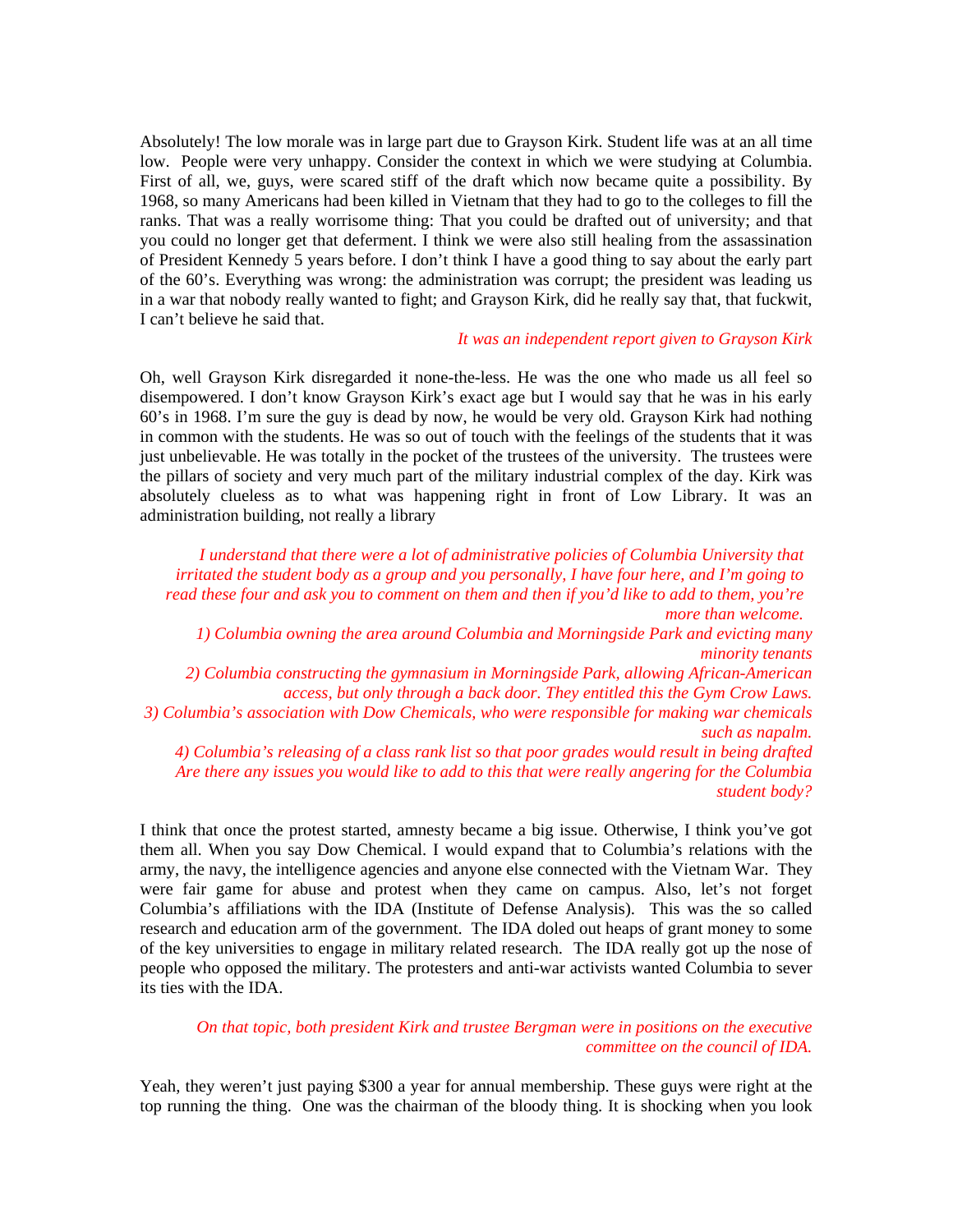back. But look, I'm an old man, let's take one issue at a time or I'll forget them.

*The first is Columbia's landlord role. The second is the gymnasium. The third is the association with Dow and the IDA. The forth is the publishing of class rank. With these four, and I would add amnesty also, but we'll get to that later. Out of these four, do you think you could rank them as the most troubling personally to you?*

Yeah but I can only speak for myself, obviously. I have to tell you that if a protestor argued about the paint color on the building not being democratic, I probably would have protested that too. What I'm trying to say is that I was desperately seeking issues to vent my frustration and disempowerment. It really didn't matter what the issue was if it gave me a chance to protest at Columbia and say: "Hey listen to me. I'm a student here. I pay tuition. Hear me and let's have some democracy". I guess the gym issue was the catalyst for what followed. The protestors went to Morningside Park and tore down the fence. That was right after they were told to leave Low Library where they presented Kirk a petition or something. That just shows what a stupid idiot he was because on one day, a petition was presented and rejected, people were arrested, a fence was torn down in the park where more people were arrested. Still on the same day, the students leave the park and occupy Hamilton Hall. This all happened in a single day. This downward spiral of events, from petition to militancy, was caused by an inept president of the University. As for the Gym in Morningside Park being a worthwhile issue on its own, that's a curly question. Honestly, Morningside Park in the '60s was nothing but a place for junkies to shoot up. It had no environmental value to either Columbia or to the residents of Harlem. It was all just symptomatic of the way that Columbia treated so disdainfully and arrogantly anyone who got in the administration's way. I was really pissed off about the Gym in Morningside Park but do I really feel that it was an issue worthy of occupying buildings? Naa. You're also right that Columbia owned a lot of the property on the upper west side and evicted tenants when they wanted to convert buildings and stuff like that. Again, it was just one issue which, standing alone, probably would not have caused the events of '68. The gym in Morningside Park was just the straw that broke the camel's back. No single issue alone would have supported what happened at Columbia in 1968. They were all symptomatic of an administration that was rotten to the core. (I'm interested, if I could turn the clock forward to the present, how the hell Columbia is going to pull of this massive land grab north of  $125<sup>th</sup>$  street which will almost double the size of the campus. Are they going to learn any of the lessons of 1968 or are they going to go back to their old ways?) You also mentioned the class ranks that Columbia was going to report. Well, that was really disgusting. We felt that it was a total invasion of privacy. This issue affected me less as a law student. I think that the student deferment only applied to college kids. I was out of college and so, fair game for the draft. As for the IDA, that was a major issue. We got the administration where it hurt most. We were talking to people who were the age of our fathers and these people were not being upfront with us. We caught them in lies and distortions and it was the same type of shit that we got at home. Again, I'm speaking for myself. But the parallels between what my own father would do in response to discussions and arguments and what Grayson Kirk did in explaining Columbia's relationship with IDA, I mean, it was an insult to your intelligence. They were not upfront with students. Their attitude was totally dismissive. That was a really major issue. I think the IDA affiliation was probably the most important issue of the four that you mentioned.

*I'd like to go through some of the events that happened. I'll read through them and you can stop me and either add to or correct me. On April 23rd 1968 the SDS and the SAS were united for the first time as they tried to occupy the library. They were met by a few hundred jocks. It's interesting to see that "Jocks" was a popular term used in the 60's; it is always the activists against the Jocks. The protest was about 500 strong. Mark Rudd rallied the group to instead*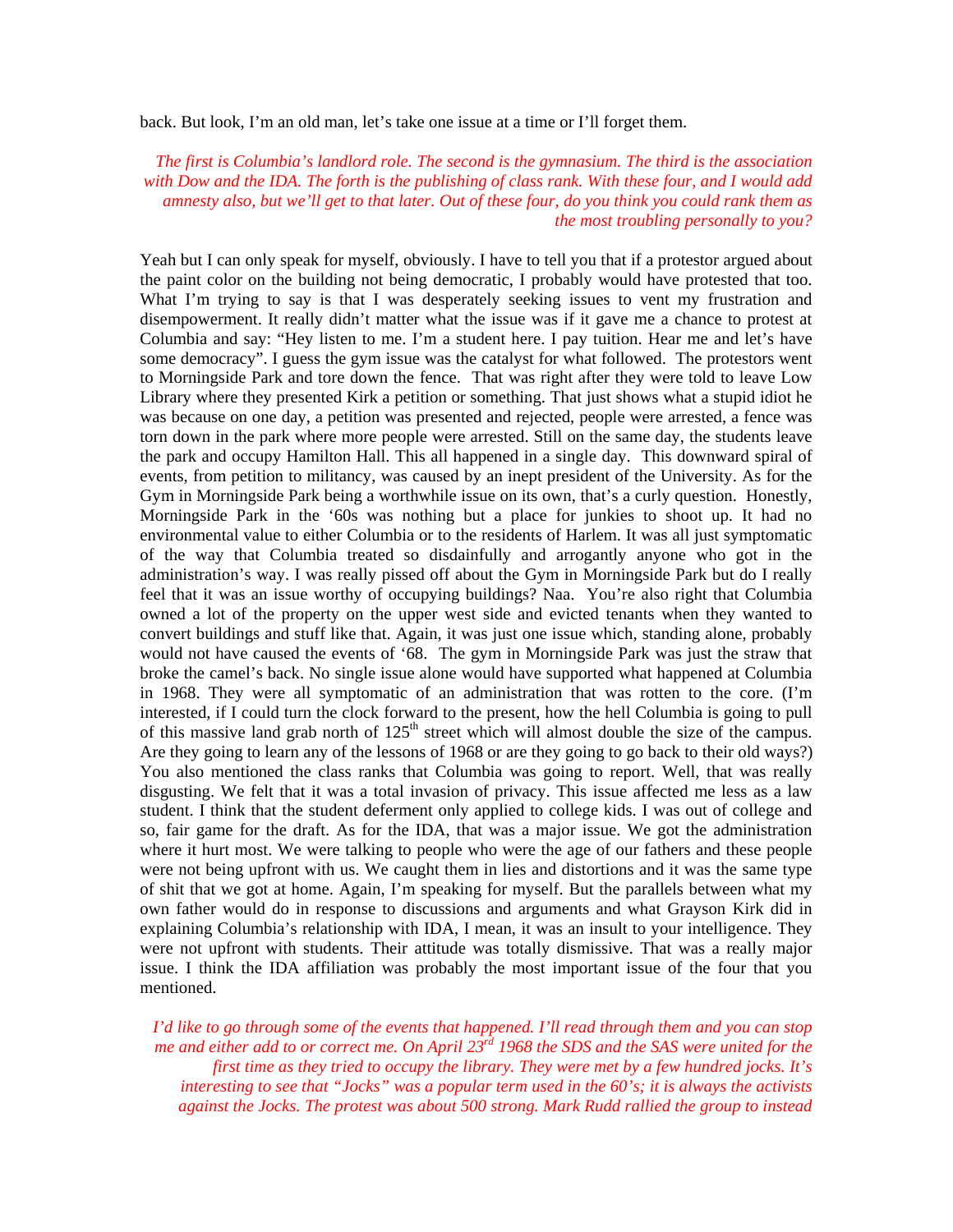## *damage the gymnasium because they found that they couldn't get through to the library. Do you agree with this?*

Yes I do agree with this. I have some words to say about the jocks. They pretended to represent the views of the majority of Columbia students but they didn't really. By and large, the small minority of students who supported the administration were either athletes or very right-wing type people.

*Once they got to the park, the 26th precinct was quick to impede. Mark Rudd led the group back to the sundial, from which they occupied Columbia buildings. Originally Hamilton*

I think they took a dean hostage that day too…

## *They took Dean Coleman hostage but they quickly released him, do you know how long and under what circumstances they held him?*

Well this is a debatable point. Some say that he could have left any time that he wished. He wanted to stay and be a martyr. He stayed one night, I recall. Nobody was physically restraining him. On the other hand, I have heard it said that he couldn't leave and that the students were holding him hostage until the  $26<sup>th</sup>$  precinct freed the people that they arrested earlier in the day. I'm inclined to believe the former scenario. You have to understand that this must have been as exciting for the Dean as it was for the students. It was certainly a break from a college Dean's everyday routine! I don't believe that at that early stage in the protest, that he was really handcuffed and tied to a chair and prevented from leaving. I'm inclined to believe that throughout the night there was some really robust debate of the issues with the dean. These were not terrorists. These were just Columbia students from the top of their high school classes. I think that Dean Coleman stayed on his own volition. That is my read of the situation.

#### *Where were you at the time? You were not occupying the building at the time were you?*

Well, actually, Morningside Park is a block away from the law school which is on  $116<sup>th</sup>$  and Amsterdam. I didn't have a class that afternoon so, yes, I was at the demonstration with Mark Rudd. I wasn't at the earlier one at Low Library. I had class then. I was there when the fence was torn down. I did march back and into Hamilton Hall, but I didn't stay. It was like a free for all. It was very exciting to be a participant.

## *With the hostage situation, I understand that you think he stayed on his own free will. But if, he was a hostage in the more traditional sense as in he was forced to stay, would you approve of that as a valid tactic to create political change?*

Oh, son, you are now asking this very complicated question about the bounds of passive resistance. When does passive resistance become more than that. In my judgment (long pause) if you didn't harm him and if you kept him for a token amount of time, which was all that he was kept, one day or so, that would not exceed the bounds of passive resistance. We tried to get the administration to hear our complaints and we were rebuffed every step of the way. I don't think this even occurred, but if the students said "Dean you can't leave until you listen to our concerns", I think that would be acceptable. The students generally liked Dean Coleman. He wasn't really the bad guy. So in answer to your question, yes, I think it was a valid tactic. I know you're going to gradually raise the heat and mention progressively more militant tactics until I surrender and say it was wrong but you haven't reached that point yet.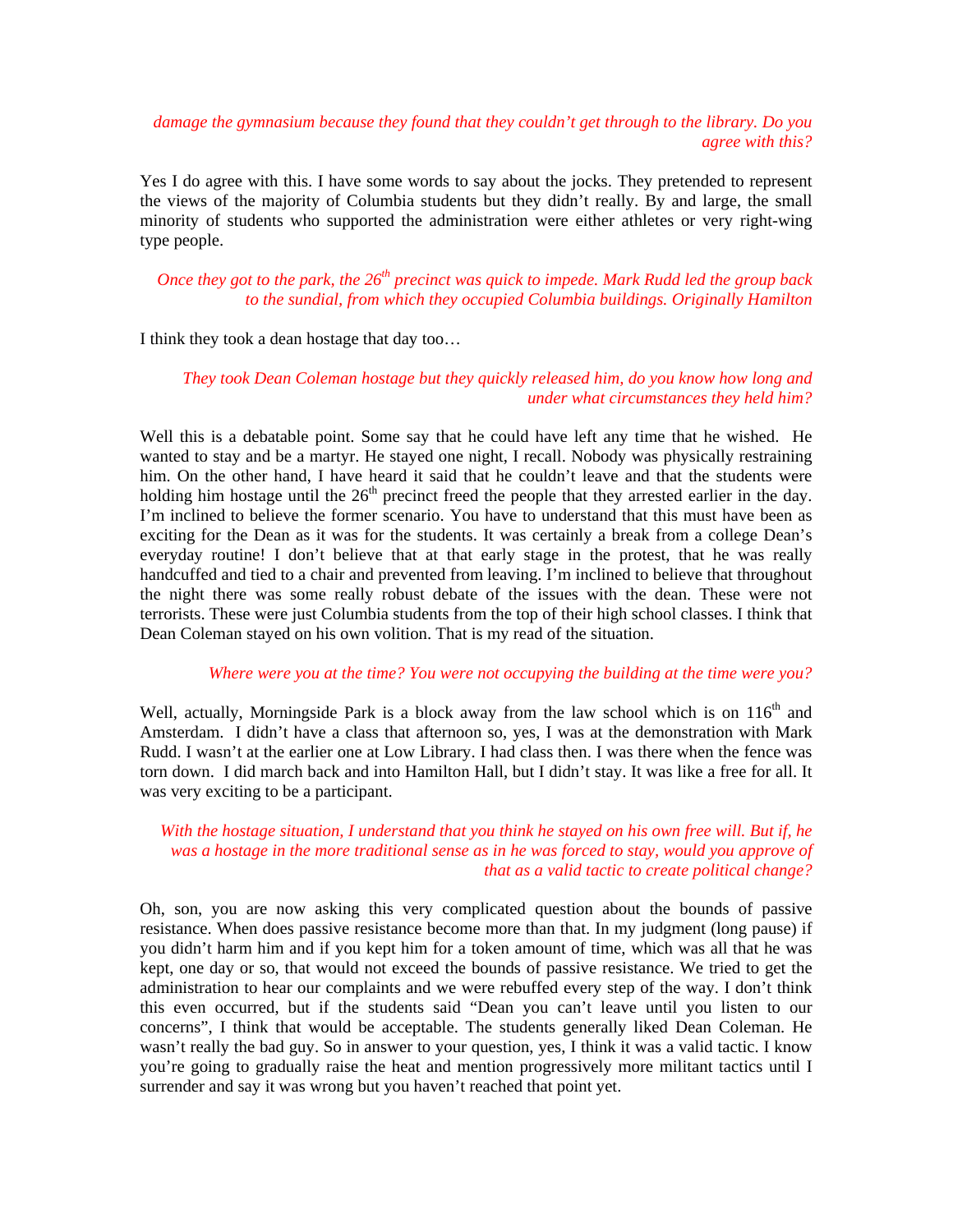*Do you believe that the SAS members were both far more serious and better trained to occupy buildings?*

(Long pause) No…

#### *Do you believe that evicting white students from Hamilton was just?*

That more than anything else was what separated me, a suburban weekend protestor, from the Mark Rudds. Honestly, I had lots of difficulty when I woke up the following day trying to understand why all these white guys were leaving Hamilton Hall. It just didn't make sense. It has to do with the evolution of the civil rights movement in the United States. I mean it started in the 1950's with Rosa Parks. It was all passive resistance under the leadership of Martin Luther King Jr., who died just a few weeks before the Columbia protests. I didn't mention that before, but King's assassination definitely affected people. Anyway, back to the civil rights movement. It was all passive resistance under Martin Luther King. At University of Pittsburgh, many of my classmates went on freedom rides. They took freedom buses down to Selma Alabama. I wasn't involved personally but my best friend went down to Selma as a freedom rider. The civil rights movement was very inclusive. The blacks and whites all joined together. We held hands. We sang songs: "We shall overcome". It was just wonderful. It was my ideal vision of how people, regardless of color, should interact with each other. Sadly that all changed by the late 60s and the changes gained momentum after King's death. I'm not a civil rights historian so don't take this as the gospel. But when guys like Malcolm X and Stokely Carmichael came to power, these were urban northern blacks. They were very unsatisfied with the pace of the movement. They thought it should go quicker and they felt that Reverend Abernathy and King. were wimps. So, they decided that the only way to gain true equality was through militancy not through passive resistance.

#### *And this is essentially what happened in Hamilton Hall?*

Yes. I think so. I wasn't privy to the all night debate in Hamilton Hall. Presumably, the blacks must have said: "This is going to be the black building. You (whites) find your own building to occupy". At that point, even though I remained a strong supporter of the student protest, I kind of parted company with the Hamilton Hall black power crowd. It was rumored that if the blacks were evicted, everyone from Harlem would come up and burn the university to the ground. Some of these rumors may have been planted by the administration so you have to be very careful. There was a lot of spin going on. It was rumored that there were guns in Hamilton Hall. Basically, I couldn't understand why black people would want to get rid of the white people. I mean we were all fellow students, fellow activists. It just went against my grain, and I think it went against the grain of a lot of Northern white Jewish suburban type people and our view of the world.

## *The SDS than marched over to Low Library and occupied it while also taking control of Kirk's office. To the best of your knowledge, what did they find in Kirk's office?*

That is a good question. They rifled through his files. The students were looking for a smoking gun. They didn't find the gun, but they found the smoke…..reportedly.

## *Well even if they had found the gun, selling it to the media would have been a very different story, with Sulzberger close with NY Times.*

That's right. The protesters got more sympathetic coverage from the other New York City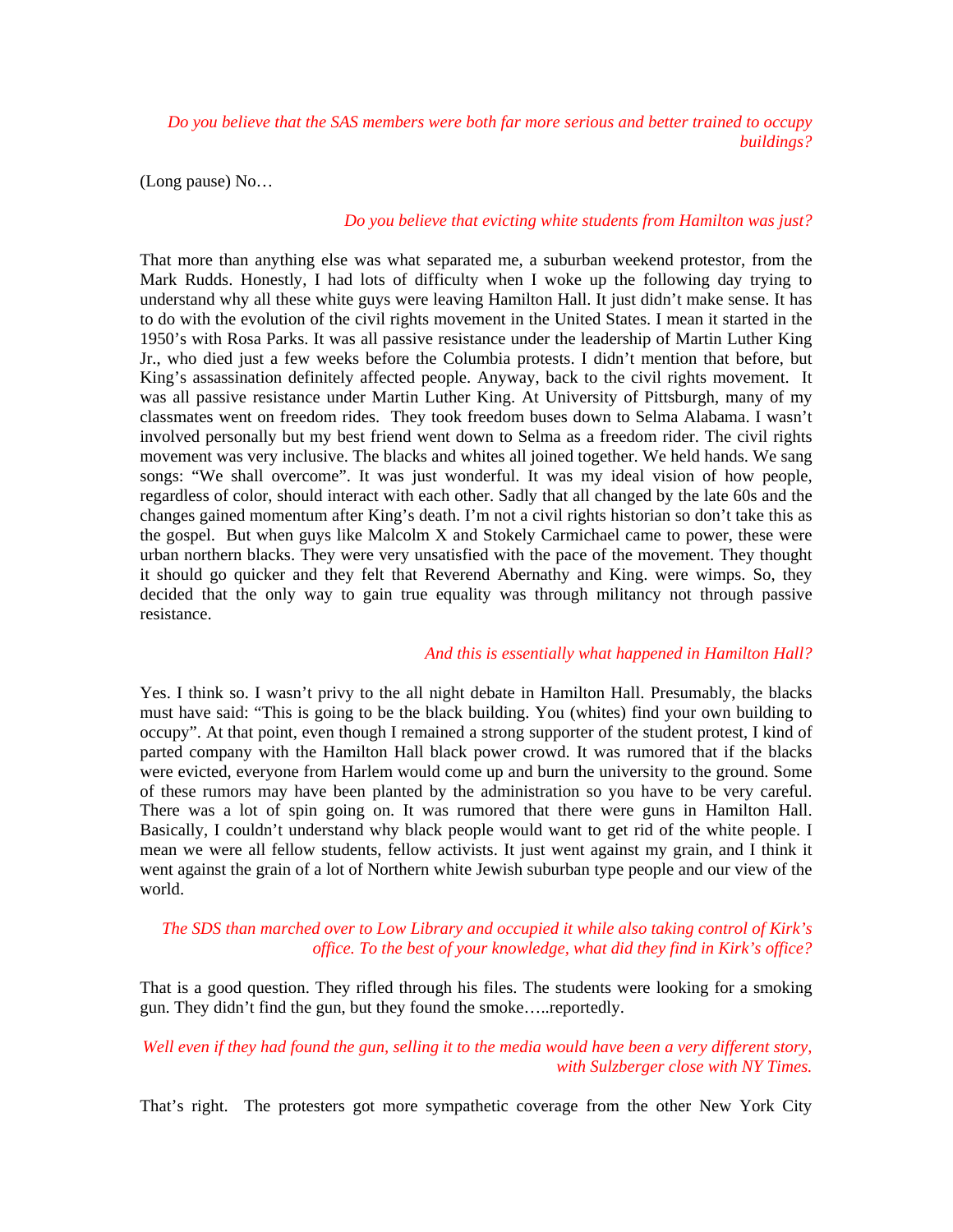newspapers.

#### *Coincidentally, I talk to you now from Sulzberger Hall at Barnard College.*

That is a laugh. But you know Mark Rudd might say that they found a lot of evidence and just couldn't get it published.

#### *Well, some of the stuff I heard of was cigars and pornographic magazines as well as correspondence with the IDA and Dow Chemicals.*

Yeah, but Shane, I have to stop you there and just ask you not to come into my office and rifle through my files. Don't look on my computer either. You might find porn or other stuff that I wouldn't want you, my son, to see. If you are looking where you shouldn't be looking, you may find stuff that you shouldn't see. That applies to your Dad as much as it applies to Grayson Kirk or yourself. We are all human beings and entitled to our privacy. Just because I'm 58 years old doesn't mean that you should put me on a pedestal, nor should we put Grayson Kirk on a pedestal. We're just human beings.

## *Over the next week students occupied Fayerweather, Mathematics, Avery as well as Low Library and Hamilton Hall. You never participated in an occupation of one of these buildings besides when you went into Hamilton. How long did you spend in Hamilton?*

Oh, just a couple of hours, Shane, that is the honest truth. I tend to exaggerate and say I stayed all night but after the first day things became very structured. There were rings of people surrounding these buildings, like the jocks, the moral coalition, whatever. You even had a ring of faculty to keep the jocks away from the protestors. It wasn't easy to gain access to these buildings. You just couldn't come and go as you pleased. That is why food had to be thrown in.

## *To the best of your knowledge, with the two hours you spent in Hamilton, and you probably followed events closely enough even when you weren't in the building, what was the mood like in the building and how did they pass the long hours?*

The long hours passed like minutes. We were singing and chanting. We were having alternative classroom discussions. The excitement and electricity in the place was palpable. It was just awesome. It was probably the most exciting thing that happened in my life.

#### *What about the day I was born?*

That was less exciting, and the day that you were conceived was a real day of mourning.

#### *Do you believe it was fool-hardy that they occupied the buildings or do you think it was justified?*

Look, one of the most exciting things about the student uprising was that none of us, I repeat none of us, was following any script! This is a lesson in life. Every attempt to repeat an earlier event usually ends in disappointment. Alien 4 is not as good as Alien 3, that sort of thing. We didn't know what we were doing until the moment we did it. We didn't follow any script. Mark Rudd didn't even have a script. He couldn't get into Low library. He probably thought to himself: "Now what do I do with this mob of screaming protestors?" He couldn't just say to them "Well, I will see you all tomorrow". My point is that Mark Rudd had to think fast on his feet without a script. He didn't pull out from his back pocket a plan B or a plan C. The same with the occupation of Hamilton Hall. We didn't have a script, so everything was new, a case of first impression.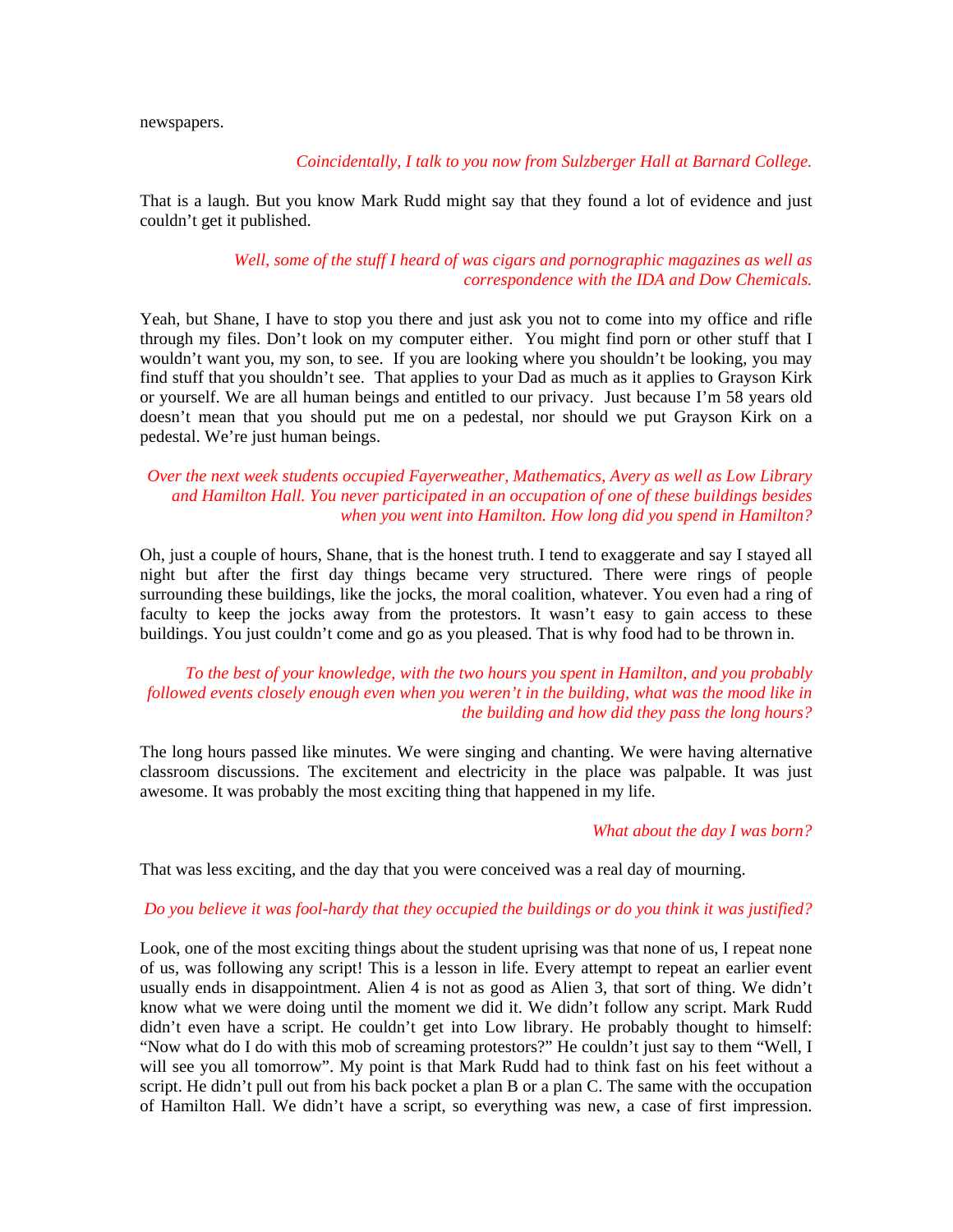There is no time to put your feet up on the desk when you're creating history at the same time as you are living it.

#### *This situation is very comparable to what happened at Berkeley, would you not agree?*

Well, I love Berkeley, and I wish you would consider it for yourself. It is such a kick ass school. It is better than Stanford. Berkeley is where the free speech movement took root. Berkeley was the breeding ground for what later happened at Columbia.

## *The circumstances were very similar though. There is really a formula for how activism happens. Was there a true clarity as to what issues led to the occupation of the buildings?*

Yes, there was a true clarity. Don't try to entrap your father. The media was grasping for stories to explain what was happening and why. The protestors even had a steering committee, an ad-hoc democratic process of sorts. The people who were occupying the buildings knew too well that they had to come out with policy statements. They had to come up with some pretty cogent explanations for what they were doing. They came out with very clear position papers explaining why they were doing what they were doing and what redresses had to be made to stop them from doing it. There was no confusion. If Grayson Kirk didn't get the message then it was because he had Alzheimer's or something. It wasn't because the students weren't communicating the message.

*Then on April 30th, Kirk ordered the police to forcibly remove the protestors from the buildings and in the process over 700 were arrested, almost 150 were injured by police violence, and there were just under 400 complaints filed of police brutality. Many of those arrested were not participating in the occupation, they were just watching from South Lawn, would you say there was a lot of injustice in the way the police handled it?*

Oh, it was total injustice; it was probably one of the worst police actions in the annals of New York City's history. There have been some pretty bad police actions in this town too. The  $26<sup>th</sup>$ precinct is still not well liked at Columbia. On that night of the  $30<sup>th</sup>$ , I think it was 2 in the morning, I was sound asleep in McBain Hall which is on 113<sup>th</sup> Street and Broadway. The noise and screams from Broadway woke me up. You could hear that something was afoot. You could hear the screams even 3 blocks south of where the buildings were being occupied. People were emptying out of the dormitories onto Broadway. I followed. It was as if an occupying army was taking over the upper west side. There were no police cars, only mounted police officers on huge horses and German Shepherd dogs which where really snarly, very frightening. Nobody would dare step in front of a mounted police officer. That was on Broadway. Meanwhile back on the campus, each individual cop was defining the amount of force necessary to restrain a protestor. They were tough cops from Staten Island and Queens. It was as much a class conflict as anything. Take for example an Irish cop from Staten Island. His son probably wasn't going to college. His son might be learning a trade, to become a carpenter or plumber. He didn't have a lot of money. He must have looked at the long haired protestor with a mixture of loathing and envy. Many of us came from comparatively well off families. From a cop's perspective, we were living the good life, but complaining nonetheless. Many of us were Jewish. You can put the missing pieces together. Let's just say that the chemistry was pretty bad between the cops and the protestors. There was a lot of seething prejudice that was expressed in terms of police brutality the night of the bust.

*For the record, when Robert Auerbach says a German shepherd is snarly, he means it as he is possibly the most avid dog lover in the southern hemisphere.*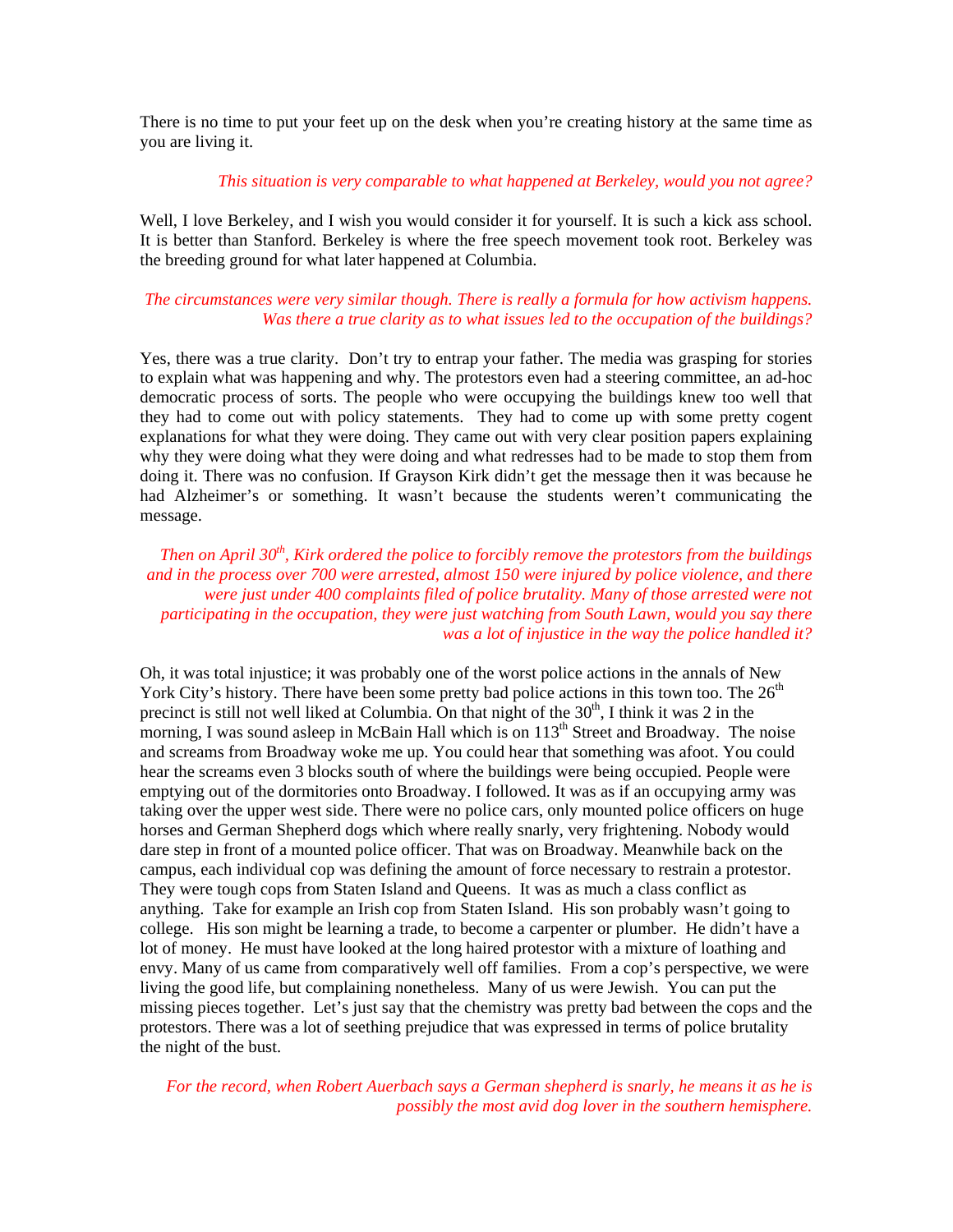That's a fact. When I go down to Foodtown in Browns Bay, the dogs are all tied up in front of the store. The dogs all stand in line as I pet each one individually, every time I go there. It's the best part of supermarket shopping.

## *When the university reopened on May 6th, many students and faculty boycotted the classes, was this prevalent in the graduate school also, did you boycott your classes?*

The strike kind of fizzled. Nobody called an end to the strike. To strike or not to strike was a personal decision for each individual student to make. Gradually people started going back to school. The first few days in the law school were devoted not to classes but to discussions of the preceding days' events and their implications. So they kind of teased us back to school: "Come on back to school. We're talking about interesting stuff. You'll feel comfortable here.

## *How many days did you cut class, personally?*

Three days.

## *To the best of your knowledge, what percentage of students boycotted at all?*

I would guess that the percentage of students that boycotted at the law school was between 3% and 7%. At Columbia College, it might have been 10% to 15% or 10% to 20%.

## *What percentage of faculty boycotted?*

I don't think that many teachers continued to boycott classes, although there were some.

## *Did you attend alternative classes on South Lawn while the boycott was imposed?*

I attended them. They were kind of drop in/drop out sessions where no-one was taking attendance. I attended classes that interested me. Some of the classes were just a little over the top. I also looked for a pretty Barnard girl to sit next to. I mean people attended these classes for all different sorts of reasons.

## *Did these meetings have any educational value or were they just platforms for dogma and propaganda?*

I would say they were ninety percent dogma and propaganda and 10 percent educational. Many of the people who conducted these alternative classes didn't really know how to teach. They didn't work from a curriculum. They just used the meetings as a platform to espouse their left wing ideologies. That is not to say that no learning occurred. A common refrain was: If you don't believe me, read this book by so and so. I might be sufficiently motivated to go to the book store and buy the book. So it wasn't a complete waste of time

*Did you attend the free concert of The Grateful Dead?*

You bet I did. It was great!

## *Are you a dead head?*

I might have been I guess. The music of the 60's was just awesome, particularly with the Beatles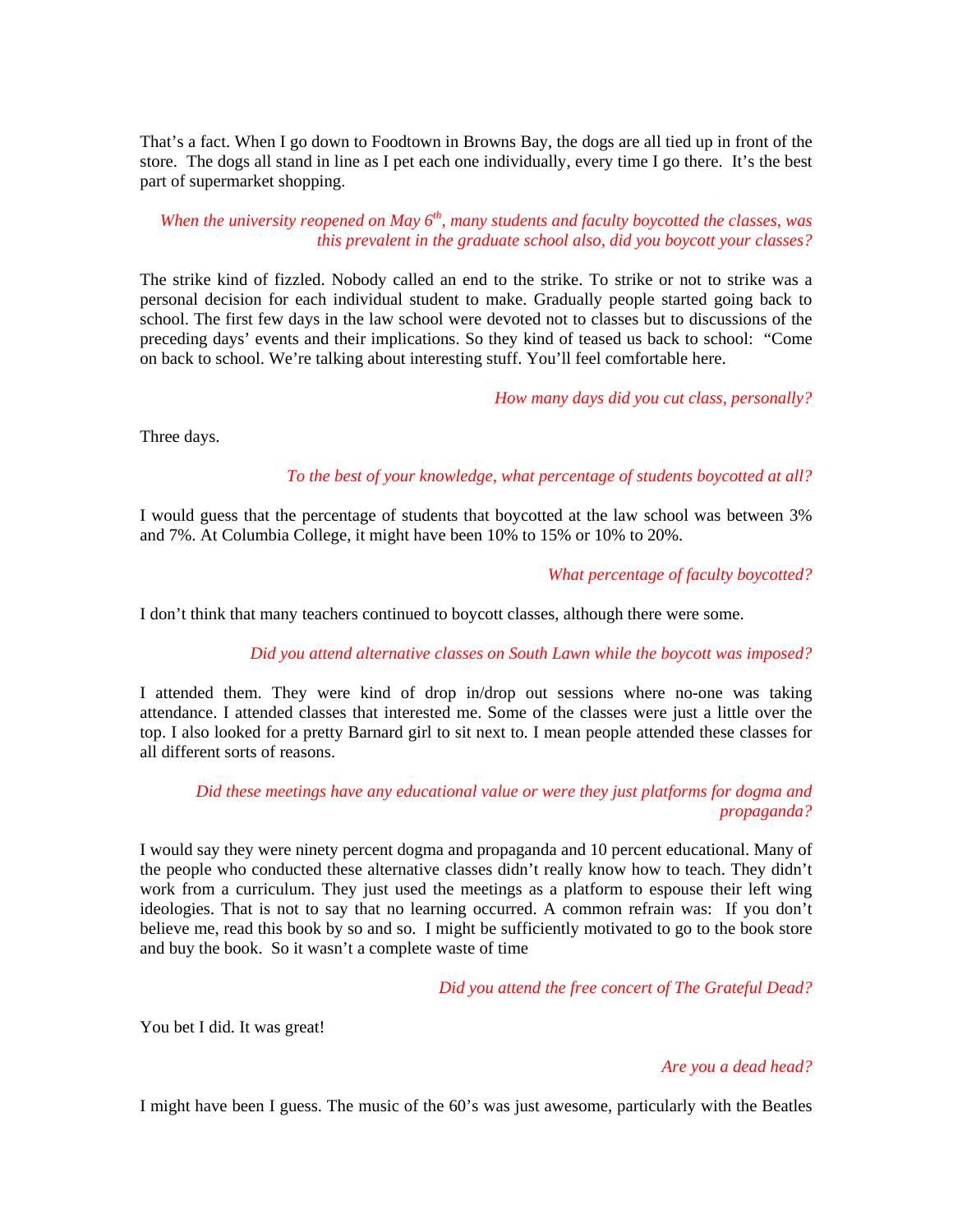and wave after wave of other great groups.

#### What was the general feeling on campus during this period, during the boycott?

There was no celebration as there might be at the ending of something. Spring arrived. There was graduation. People walked out of the graduation ceremony. I would say that the feelings were mixed. For many of us, it was an anti-climax, coming after the intense excitement of that 3 week period. Things returned to normal. Each of us had to confront the same personal issues that existed before the protest. It was hard to do. I guess we felt some satisfaction in getting the administration to acknowledge their ties with IDA and to sever them. A lot of damage was done to the university, which was in the midst of a big fundraising campaign. It's hard to raise money when students are occupying campus buildings. I don't think Columbia operated in a budget surplus until the end of the 1970s. It was really a devastating period for the university.

## *Do you feel as an activist that you really achieved something?*

That is a good question. Let me think about that (long pause). The answer is a qualified yes. Columbia was definitely a different place after the  $6<sup>th</sup>$  of May 1968. I mean Grayson Kirk had to go as well as that guy Truman. I feel that we accomplished heaps at Columbia. On the other hand, the war in Vietnam raged on and the wider issues of society were just as bad as ever.

*On May 17th the strike ended as Columbia students and community groups occupied a lowerincome Columbia community that had been marked for destruction. Do you think that this occupation was successful?*

Wasn't it true that they were arrested?

#### *Within hours of its commencement*

By the  $17<sup>th</sup>$  of May, I was fully ensconced at Columbia law school preparing for end of term exams. The law faculty decided to give us exams, which was a great disappointment. We wanted no exams at all. At least they were going to be on a pass/fail basis. As for the tenement occupation on the  $17<sup>th</sup>$  of May, it was a do-over. As I said before, a do-over never has the same impact as the first time.

## *Do you think that the police had become savvier in dealing with the Columbia activists?*

Absolutely, I think they were really dressed down by the commissioner because of their conduct during the bust. Of course getting rid of a dozen or so protestors in one tenement is a much easier police action than dealing with thousands of angry students in the middle of the night.

#### *Then the school took disciplinary action on the strike leaders*

After all is said and done, nobody really got expelled, at least not to my knowledge. I do have one story about Gus Reichbach to tell you. Also, there's this other guy, you could go across the street right now and meet him. He works for the library at Columbia. He has written the definitive history of the revolt of 1968. If you can't get Mark Rudd for an interview, maybe you should try him. But I must tell you this story of Gus Reichbach. Gus Reichbach was in my class and he was a great guy. Without a doubt Gus was the most radical of any student in the law school.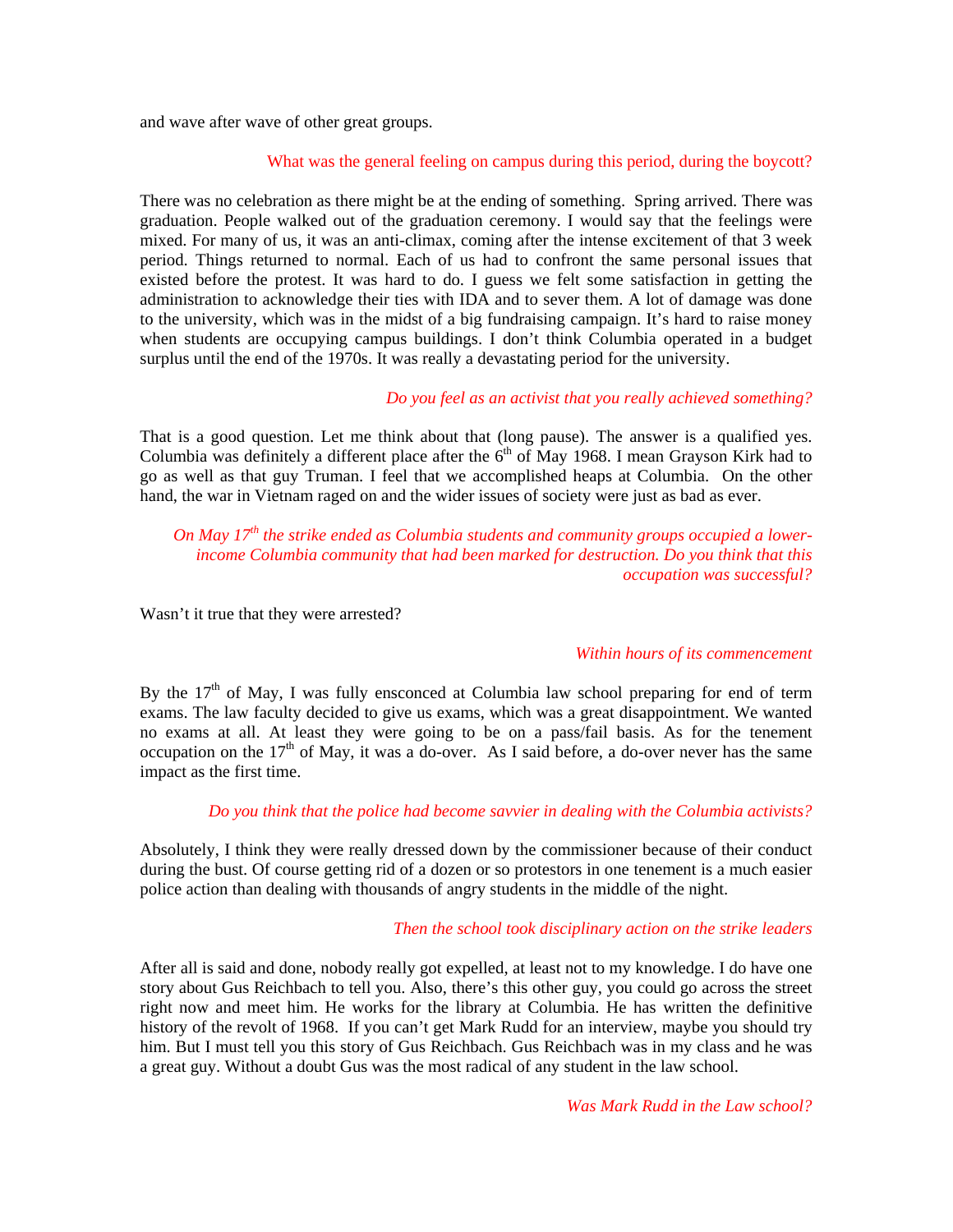## *Who was more radical, Mark Rudd or Gus Reichbach?*

Mark Rudd was. Of all the law school protestors, Gus was the most radical. There was an incident where law students were milling and protesting outside the law school and they were telling the professors not to go in. Curtis Berger, a highly renowned professor said that he was going to go through, that the protest was a lot of crap. There was an engagement between Reichbach and Berger. Gus Reichbach probably cursed at him and told him to fuck off. Hey, these were the times. Curtis Berger looked Gus Reichbach in the eyes and he said "As long as I am alive, you will never become a member of the New York BAR." and Reichbach probably said (and I admit that this story has become somewhat apocryphal over time) "Go fuck yourself". Well, that was in our first year in law school. Getting admitted to the New York BAR is not easy even under the best of circumstances. It is like in a marriage ceremony where they ask whether anyone has any objections. It is the same thing with the New York BAR. Three years later, Curtis Berger submitted a statement explaining why Gus Reichbach should not be admitted. This continued for 3 to 4 more years while Gus tried to get admitted to the BAR. Curtis Berger continued to foil Gus. Finally Gus asked for help from his classmates and a group of them came to his aid. We were now well into the mid 1970's, and they met with Curtis Berger. Finally Gus got admitted. Today Gus is a senior judge of the war crime tribunals in Yugoslavia. I am very proud of him.

*When the police took the students out of Hamilton Hall, the second time, they were faced with a much more militant group, 17 police were injured. Do you believe that a more militant approach was an intelligent step for the activists to make?*

The script had already been written and people were just re-enacting it, and they were messing it up.

*On June 4th, graduation day, several hundred seniors walked out of the graduation ceremony and held what they called a counter-commencement. Do you think that this was an effective symbolic gesture?*

Yes I did. I think that everyone would agree, even the Jocks. Walking out of an event is a traditional form of protest. It is an effective symbolic gesture.

*Who was the spiritual leader of the Columbia Rebellion?*

Mark Rudd

#### *What was your opinion of him?*

I had a very positive opinion of Mark during his time at Columbia. I lost touch with him after he left Columbia and I would certainly disassociate myself from his more radical acts post-Columbia.

#### *What is your response to people who think he is obnoxious?*

(long pause) That is just a put down. I don't know why anyone would say that about him. Mark Rudd had excellent communication skills. That is one of the most important qualities that a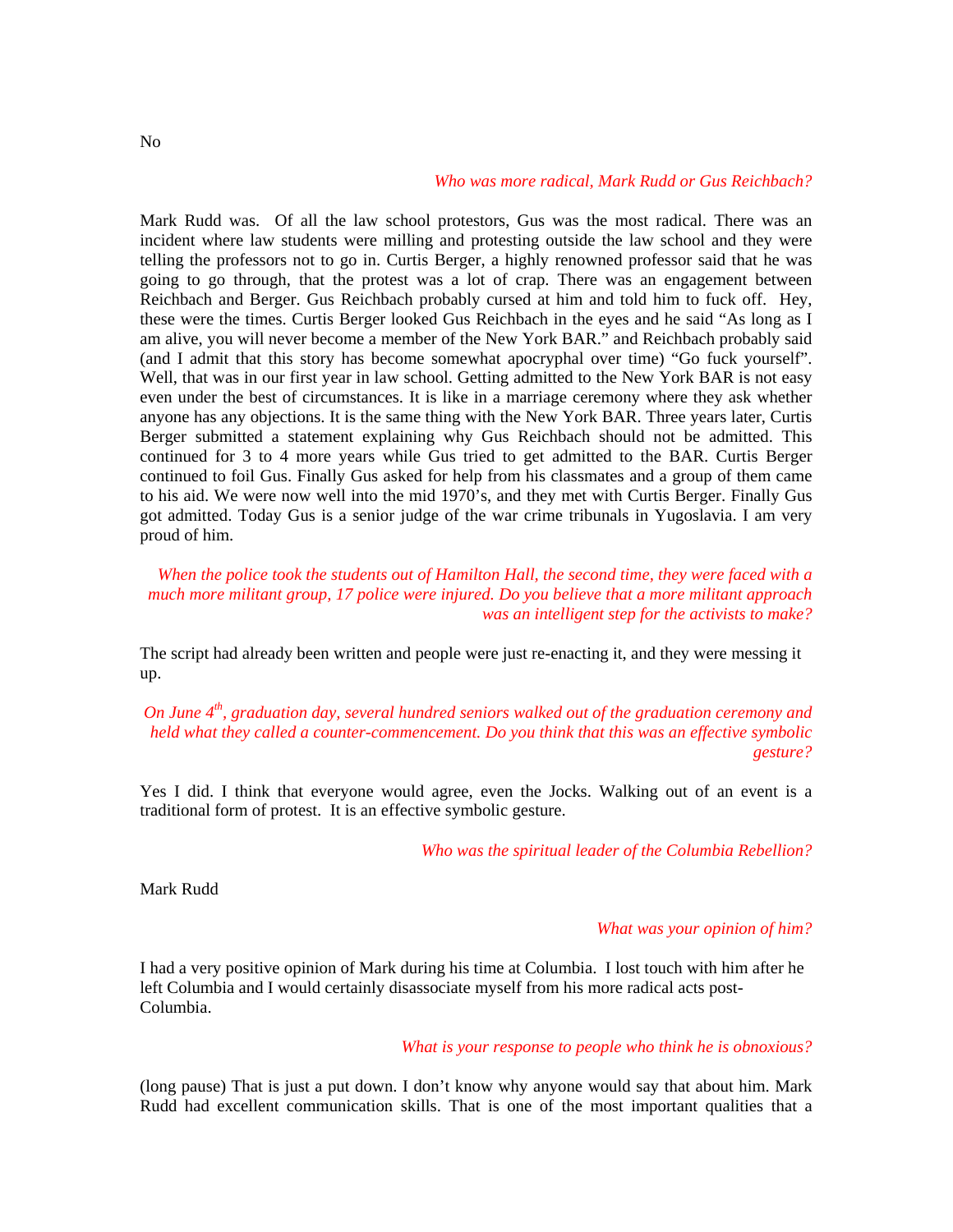revolutionary must have. You could have a lot of people that are great thinkers and have all the answers but if they can't communicate and connect with the crowd, they will not achieve anything for the movement. Mark connected with the crowd. Take my word for it. I was in that crowd. I don't think that Mark was a megalomaniac. He never demanded absolute power and control. The protest was effective because of the steering committee and the quasi-democratic institution that was created. Mark didn't say "hey this is my movement, bugger off". He basically ceded power to a democratic body but remained one of its spokesmen. So I think he deserves a lot of respect.

*Was he smart? Was he charismatic? Was he truly passionate about the cause, or just protesting for protest sakes?*

Yes, Yes, and he must have been truly passionate about the cause.

*Were you truly passionate about the cause? How much of it was sitting next to that pretty girl from Barnard and how much of it was that you were truly passionate?*

Look. You may see this as weakness in me. I don't deny it. First of all, I was older than the average protestor. I had already graduated from college and was career oriented. You might say I was pre-professional. It didn't take much convincing to protest because I still felt disempowered in other aspects of my life. But really, to have an effective movement you need two things: charismatic leaders, and followers. Don't think any less of me, but I was in every sense a follower.

## *If not for leaders like Mark Rudd and Gus Reichbach, would you have initiated your own act of rebellion?*

No. By the age of 21, I had pretty well hung up my protest shoes. I was pretty much out of that.

## *Do you think most of the activists were like you or were most like Mark Rudd?*

I think that they were mostly like me. Look at my fellow alumni. Many have gone on to great achievements in life. Virtually all of them have gone mainstream. Of course, the nineties has been the decade noted for greed, selfishness and self-interest. The men and women who graduated with me got caught up in those values just as I did. It was hard to escape them. They all have their quote machines and they look at how their tech stocks are doing on NASDAQ. They've totally lost their protest feeling.

#### *How did your views differ from other activists?*

My views differed most on the black issue. I just had a lot of difficulty understanding where these urban blacks were coming from with their Black Power movement.

#### *So your gripe was with black militancy, not with black civil rights?*

That's right. I was very pro black civil rights of the Martin Luther King type, the inclusive, the "we shall overcome", the hand holding and the voter registration. It was the black militancy where I parted company.

> *Was there a large scope of opinions that were argued within the group or were they fundamentally united?*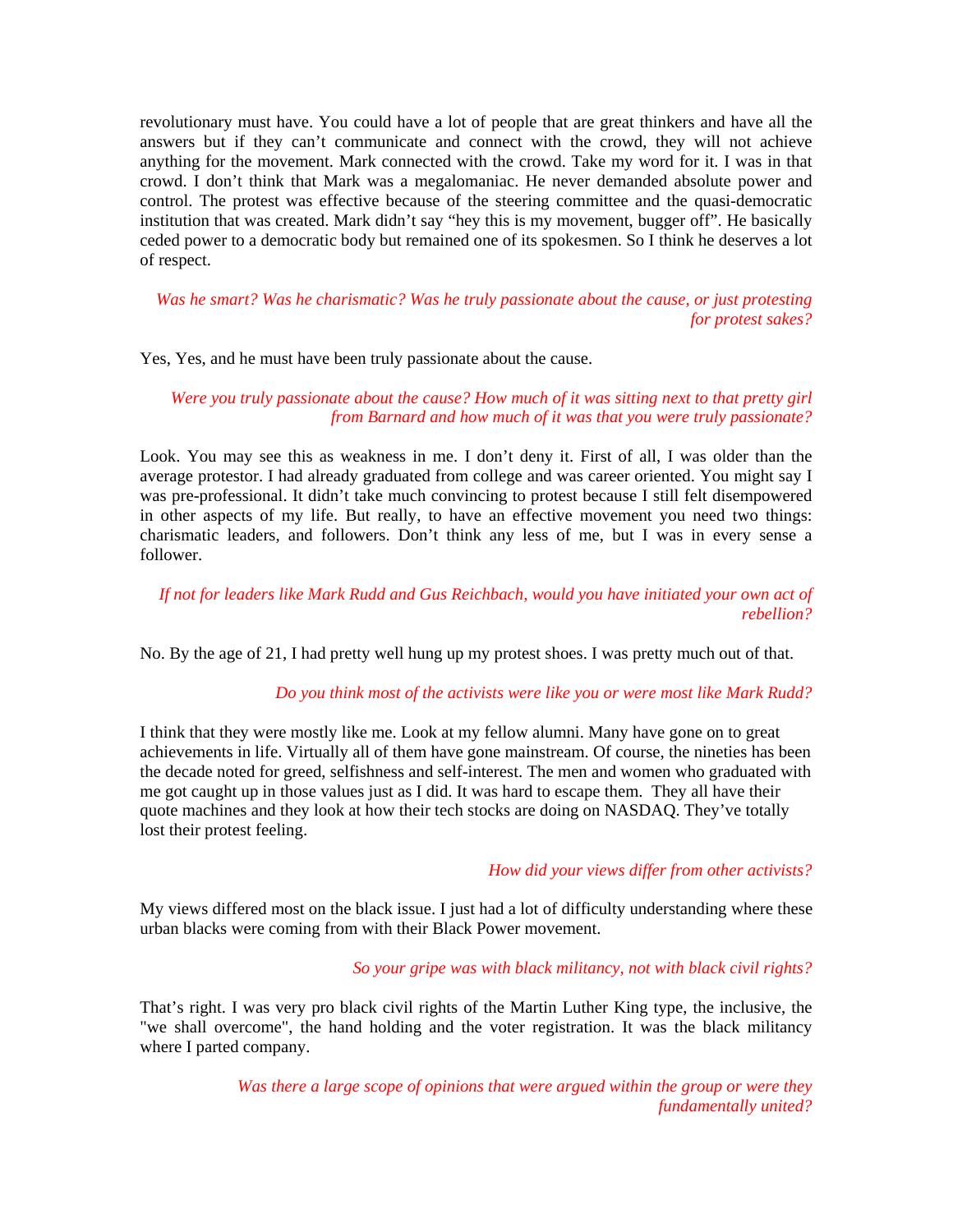The group argued endlessly about tactics and strategies, but there was near unanimous agreement about the goals. That's why the protest succeeded where others fizzled out.

*Was the majority of the school supporting the activism?*

I believe that the polls of the day showed that the majority, perhaps around 65%, supported the protest.

*With the benefit of hindsight, what role would you have liked to play in the Columbia protest of 1968? Do you have any regrets about what you did do or what you didn't do?*

Let me reflect on that question for a moment. (Pause) From time to time over the past 36 years, I have thought back to that eventful year. I've thought how remarkably lucky I was that I didn't take my disempowerment too far, that I didn't get arrested or beat up or something like that. I guess you could say that my over-riding feeling over the last 36 years is that I was pretty lucky that I was able to participate in such an historic event and have it not affect the rest of my life in a negative way. That is very wimpish, I know

*It's honest though. I have whole list of events that happened in 1968. First of all, it was the election year when Lyndon Johnson withdrew, there was the riot in Chicago. There were the two assassinations of both Martin Luther King Jr. and Bobby Kennedy. There was the Weatherman's "Days of Rage" campaign busting windows all over the place. Nixon was running for president on the policy that he would bring "law and order" back to the U.S. There was the Tet offensive in Vietnam which showed the strength of the Vietnamese military. There was the Mei Lai Massacre; however that was not revealed until later. Also with the rise of black militancy and the decline of Martin Luther King Jr.'s non-violent campaigns. With all of this, would you say that 1968 was the apex of 1960's activism?*

Yes definitely. So much happened in 1968. It was like…each day brought a new development. I remember fully the Democratic Convention. We were all in favor of this candidate, Gene McCarthy, but he was pipped by Hubert Humphrey.

#### *Were drugs prominent in 1968?*

If you are suggesting that drugs were in some way fueling the protest, that's rubbish. The drugs then and the drugs today are not responsible for historical events. I smoked pot at Columbia and it was quite prevalent….but I didn't inhale!

*Were drugs such as LSD and Acid prevalent at Columbia?*

No, not at all. The dangers of LSD and Acid were well known by then and people were very reluctant to use them.

*These questions, I would like two answers from you. I will read a statement to you and I want you to say whether you agree now, and whether you would have agreed at the time?*

Okay.

*As the racial crisis deepens, so will the campus crisis.*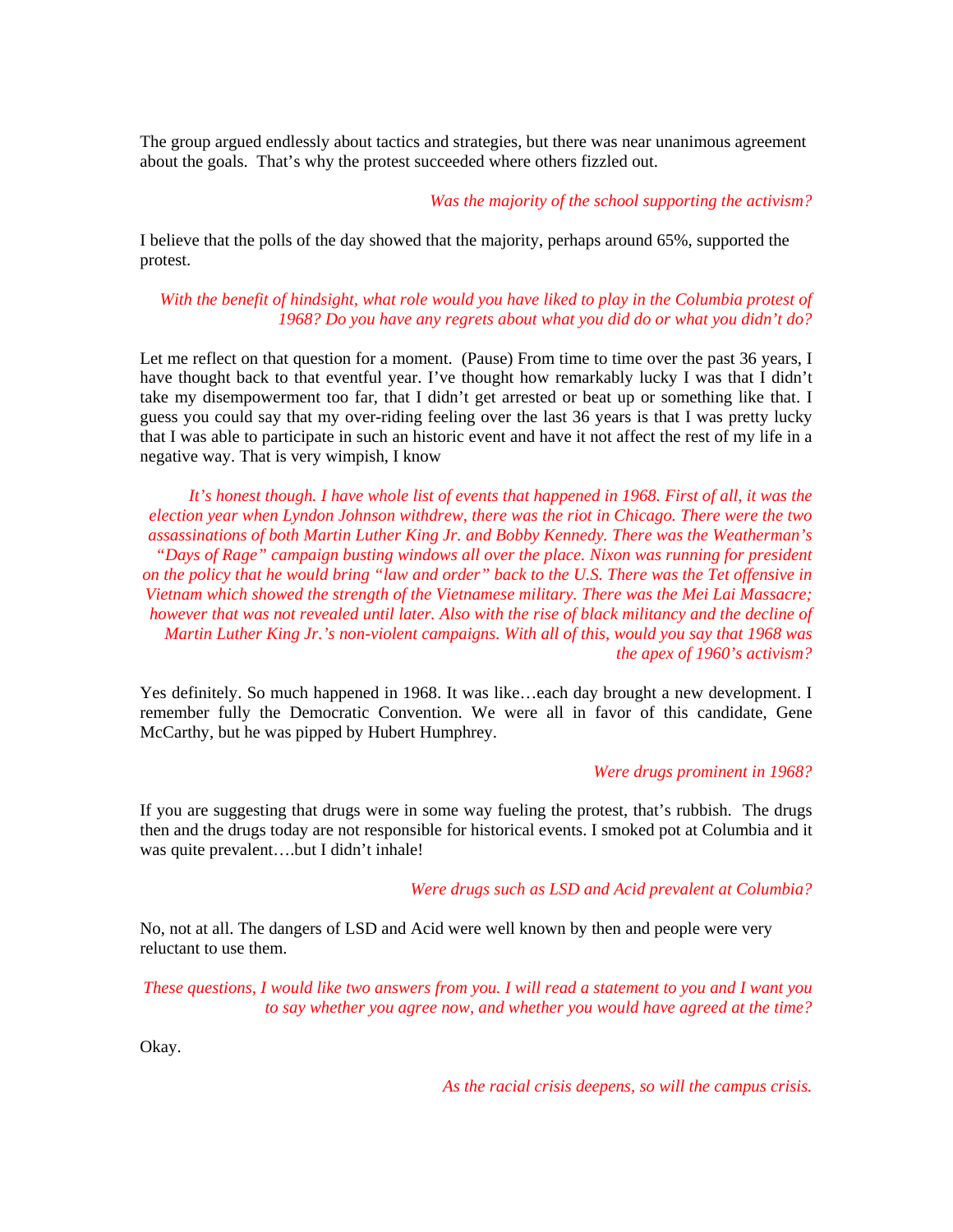Yes, and Yes.

*The student protest is not just an offshoot of the black protest; it is based on authentic opposition to the middle class world of manipulation, channeling and careerism.*

Yes plus, yes plus.

*The students are in opposition to the fundamental institutions of society.*

That is outrageous. It just makes me want to piss into the phone. No, and No.

*Columbia opened a new tactical stage in the resistance movement.*

At the time I thought it did, but not now.

*The students had fun, they sang, and danced, and wise cracked, but there was continual tension.*

Yes and Yes.

*There was no question of their constant awareness of the seriousness of their actions.*

Looking back, I doubt that the protestors had a constant awareness of the seriousness of our actions. Perhaps some did. As I said before, the actions was completely unscripted.

*The Columbia students were taking an internationalist and revolutionary view of themselves in opposition to the imperialism of the very institutions in which they have been groomed and educated.*

Yes and Yes. These people were on the phone to Mexico and Paris. It was an international student movement. Prague followed shortly afterwards.

*The demands of Black students for cultural recognition rather than paternalistic tolerance and radical white students' awareness of the sinister para-military activities, carried on in secret by the faculty on many campuses, are hardly confined to Columbia.*

Yes and Yes.

*Columbia's problem is America's problem in miniature.*

Columbia was a microcosm. Yes, it was all about empowerment.

*Support from outside the university communities can be counted on in many large cities.*

Yes but support from without is neither as reliable nor effective as support from within.

*A crisis is foreseeable that will be too massive for police to contain; it can happen.*

I don't think I ever believed that. If you have a 5 alarm fire, you bring in more fire trucks. The police could have brought in the National Guard. I never had the feeling that we were too big to fail.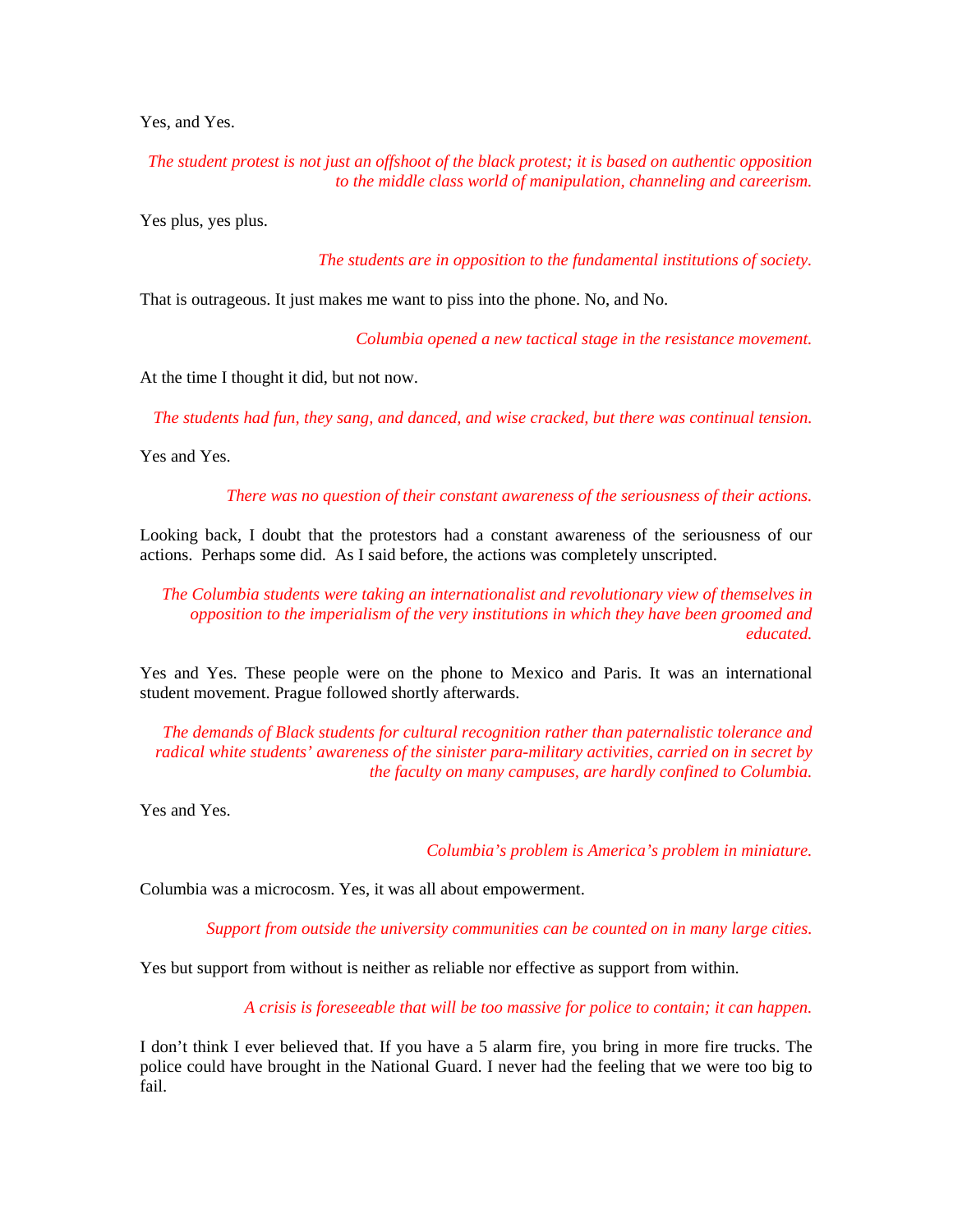*All of those quotes were from one activist. Can you guess who it was?*

Mark Rudd?

*No, it was Tom Hayden.*

Truly? He married Jane Fonda.

*Continuing, striking students are responding to the totality of the conditions of our society, not just one small part of it. And I'm guessing your answer is yes, yes*

That it is, yes, yes.

*We see our task, first as identifying for ourselves the nature of our society – who controls it, and for what ends – and secondly developing ways in which to transform it .*

That sounds like Bernadine Dohrn.

*I'm not sure about that, it may well be.*

The thing about Columbia is that it wasn't just external, it was internal, Things were going on in each one of us as human beings at the same time as things were going on collectively.

*The last statement: Only through struggle can we create a free human society.*

That's absolutely correct. Everything in life is a struggle. You have to struggle. Get used to it.

*Would you like to say any last words?*

My closing……

*If you are going to do a closing, tell me why activism was so prevalent in Columbia in the 60's*

Because the country sucked. Everything was going wrong in the country: the way our parents were bringing us up, the lies and deceit of our government, the way the administration handled the entire student body as mere pawns of the military industrial establishment, it all sucked. I've often thought, why 1968? It is just like those lottery balls where the right numbers come up in the right sequence. They didn't come up in 1958 and they may not come up in 2048. They may not come up in 400 years. But they came up in 1968 because of these historical accidents of so much going on that was wrong….the assassination of President Kennedy and Martin Luther King, the loss of leadership. Lyndon Johnson was just a total buffoon. It all sprang from individuals. The way we were brought up as the post war baby boom and the way our parents treated us and their perspective on life. I mean you could almost give a psycho-analytical analysis to 1968, as much as you could a political one. For me, it was the first time in my life that I felt truly empowered, from my parents, from the government, from the administration. It just felt wonderful. Sadly, I've slipped back as I've grown older. But I will always remember 1968 as the year I became empowered. All people should feel empowered. I'll leave it at that.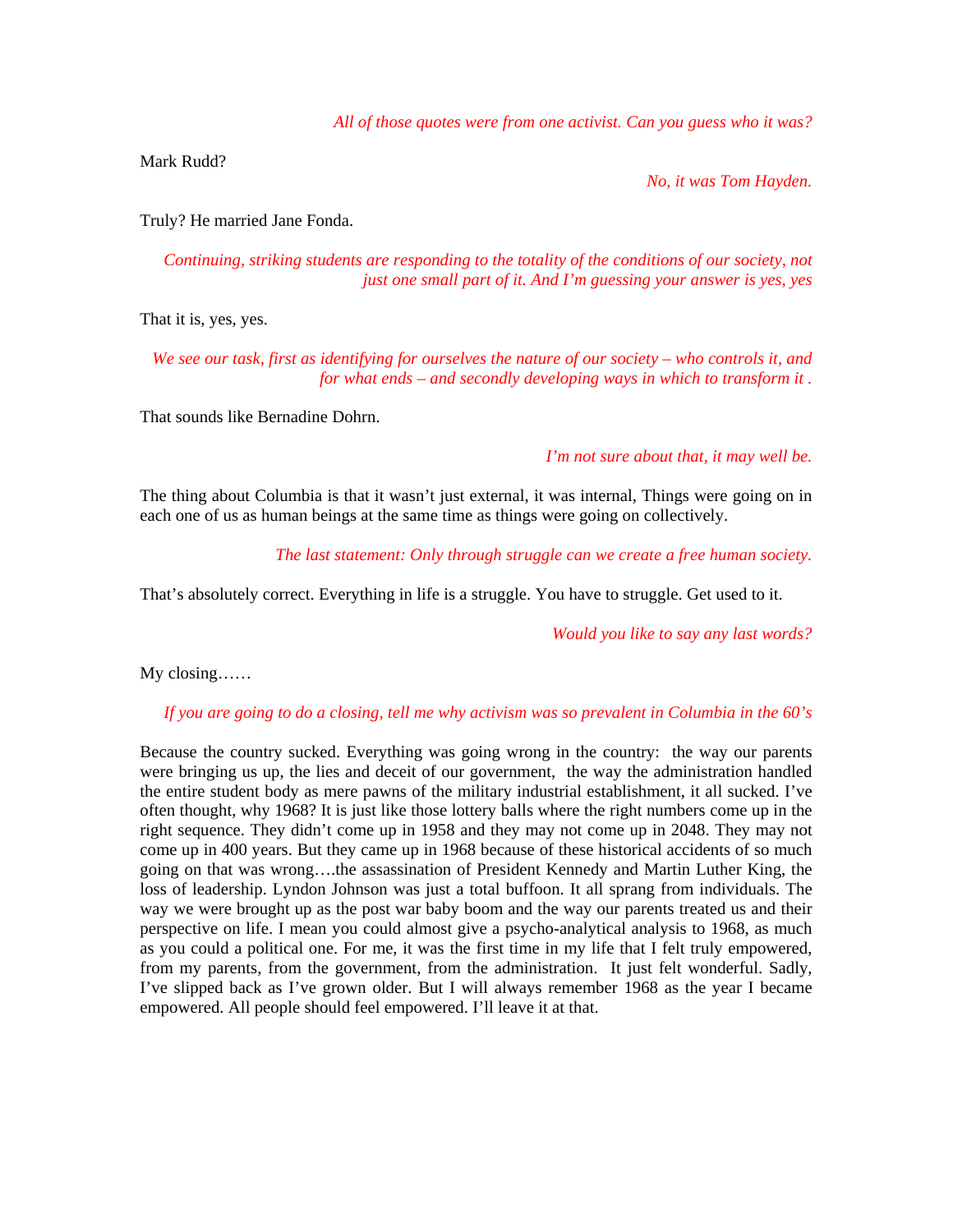## **Interview with Frank da Cruz**

Frank da Cruz *Shane Auerbach*

*I'm studying the events on a personal level rather than an overview type paper that would be very factual. I'm trying to investigate why it happened then and there at Columbia. Right now, I think the recipe I have is:*

 *1) Thousands of disempowered youth 2) One out of touch university president*

The entire administration was out of touch.

*3) Many issues which individually would be insignificant*

The war in Viet Nam and our relations with Harlem, as symbolized by the Gym.

*4) A lot of luck*

I don't see it as luck. We were pushed. We tried and tried to get through to them in polite ways and were rebuffed at every turn. Bad things were happening and Columbia was involved in them or instigating them. You can't just let it go.

 *So if you could help me answer that question, or give me your opinion on it, I'd appreciate it. Thanks so much for helping me with this, I really am grateful.*

OK, here goes.

*Do you have any objections to me using the contents of this interview in an essay on the subject?*

No objections. I'd like to see a copy when you're finished.

*Can you give me a background of your childhood and adolescence, focusing on any aspect of the two that may have contributed to your later actions? An over-controlling father maybe? Something to that effect*.

I was an Army brat, and then I was in the Army, prior to coming to Columbia. Although I was stationed in Germany, not Viet Nam, I was well aware of the human toll of the Viet Nam war, both on American soldiers and on the Vietnamese people. It was also during my Army tour that the United States invaded the Dominican Republic, which, even at my tender age, really shocked me. It was very clear to me that I was in the Army of the bad guys, not the good guys.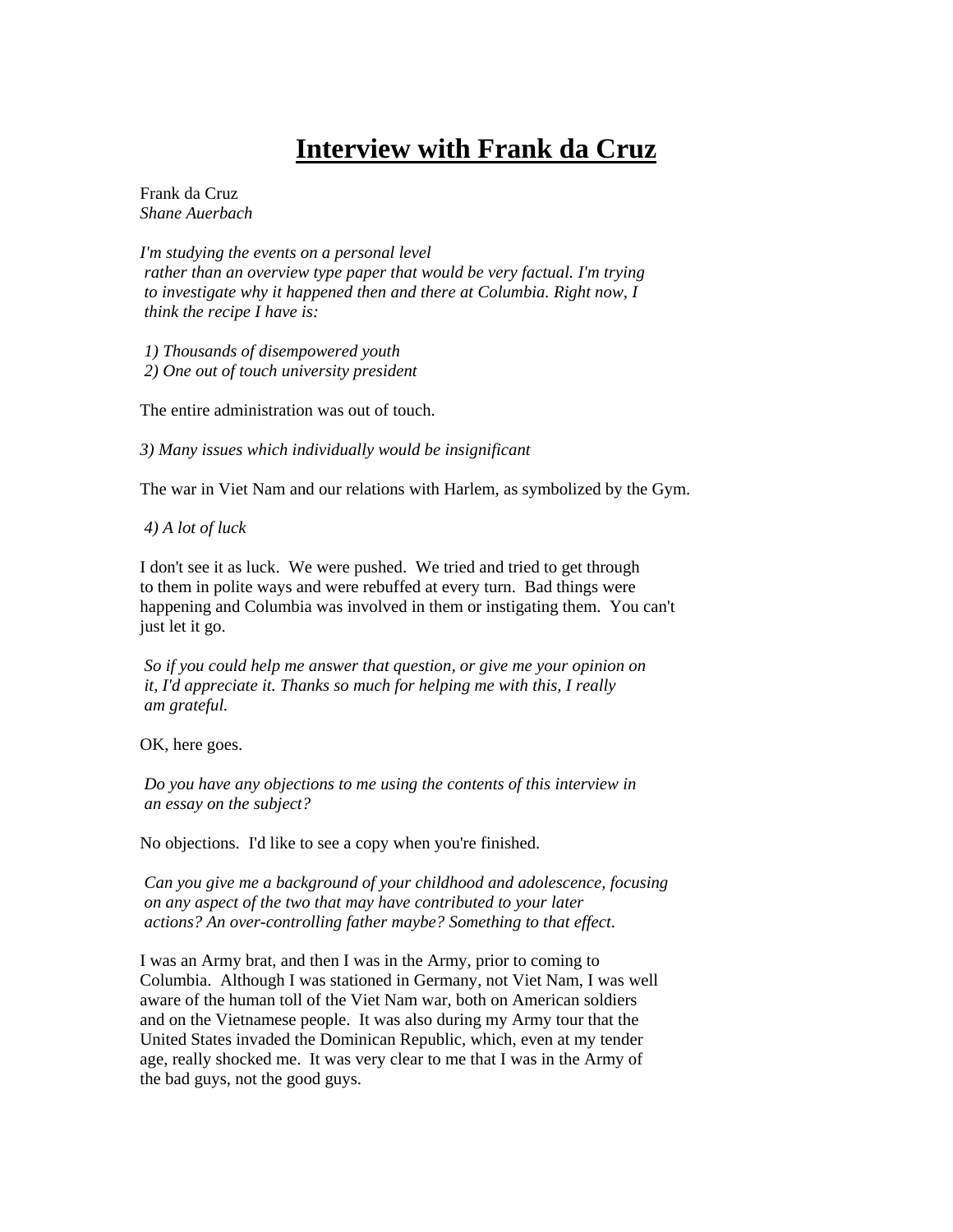Unlike now, every male 18-26 was either in the Army or struggling to stay out of it, and had many friends who were drafted after high school and sent to Viet Nam. By 1968, the war had been going full blast for several years, so most of us had friends who had already come back completely screwed up, disillusioned if not psychotic. And then there were the ones who did not come back.

The same thing is happening now, of course, but we don't notice quite so much because the kind of people who go to war are no longer the same kind of people who go to Columbia.

#### *What years did you spend studying at Columbia and towards what degree?*

1966-70, BS or BA (I forget which) from GS. 1972-77, MA, SEAS.

Worked my way through both degrees, with some small assistance from the GI Bill.

 *Before the events that unfolded at Columbia in 1968, a report was given to Grayson Kirk who was the president of Columbia at the time, and it said that student life at Columbia was at an all time low, do you agree with this statement from your experience at Columbia?*

Not me, I thought it was great. Not so much because of Columbia but because we were in the City and could go to the Apollo theater every weekend and see all the great names from Motown, Stax, etc. Also because in those days, every student could afford an apartment. Heck, I was paying 35 dollars a month. The Black liberation movement was in progress, the Young Lords, etc. Most (or at least a LOT of) Columbia students were involved in community action projects, and there was constant antiwar activity. It was a really exciting time. Well, that sounds airheaded, given the horrible stuff that was happening, but compared to now when horrible stuff still happens and nobody lifts a finger, it was exciting because we felt like we could have an effect. Also I have to say that there were a lot of socially conscious faculty, including many Marxists. I know there are still some socially conscious faculty (some of them veterans of 1968) but most students today think they are some kind of throwback.

In another way, however, student life WAS at an all time low in 1967-68, what with the administration's policy on reporting class rank to the draft board (getting bad grades could get you killed), siding with big business and big government on every issue, and refusing to listen to students about anything. This didn't make students depressed or anything, just angry.

Obviously there were also conservative and/or right-wing students on campus too, and they were fine with all that. They were a minority then. In those days, Columbia was a pretty strange school to choose if you were conservative, puritanical, or racist.

*When they took Dean Coleman hostage but they quickly released him, do*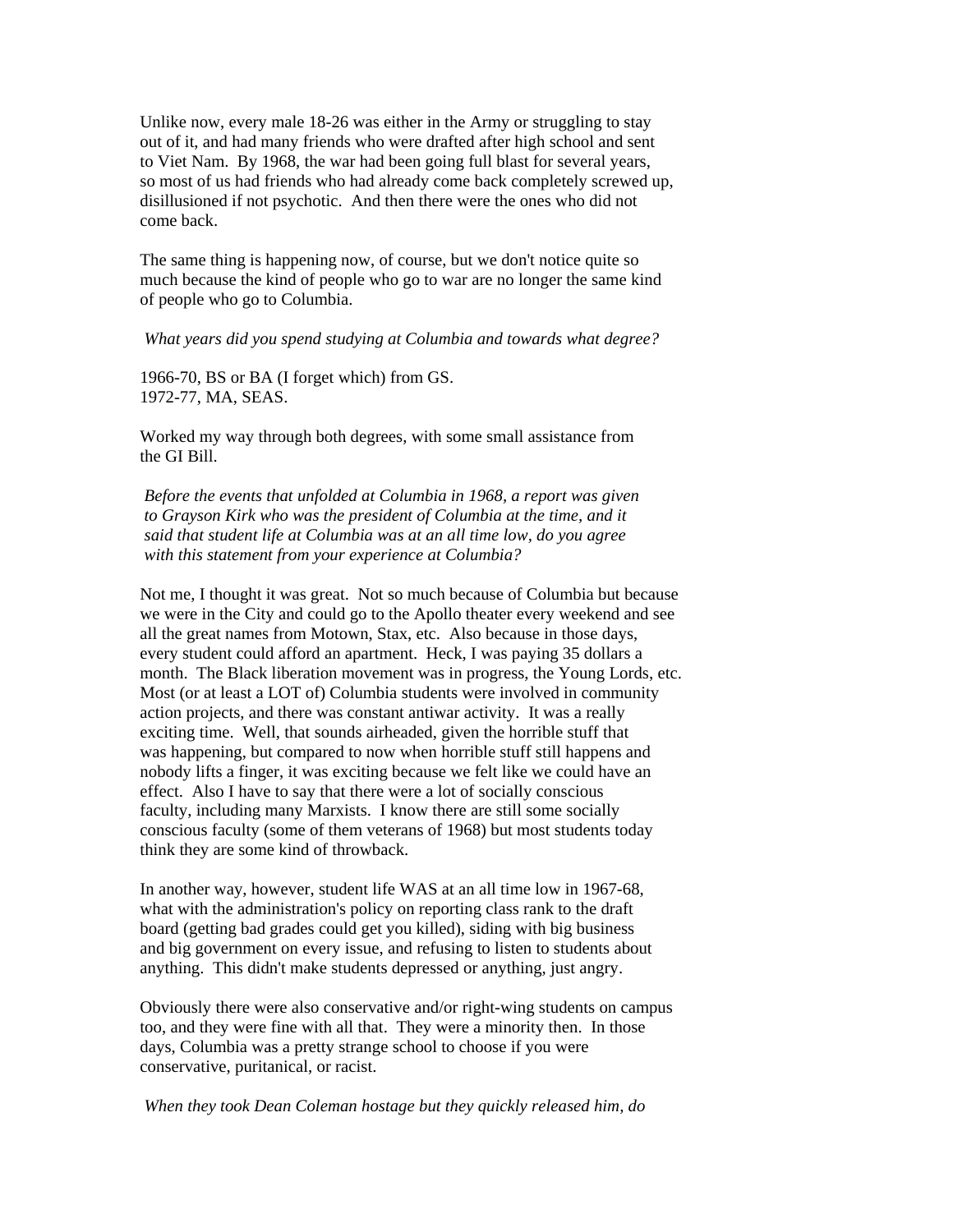*you know how long and under what circumstances they held him? Do you believe that this was justified or outside the realm of legitimate peaceful protest?*

I was there, right outside his office in the Hamilton lobby, I remember him being locked in, but I didn't know much about the circumstances. But see my web page, the comment from Ed Kent about this, to the effect that it was all staged:

<http://www.columbia.edu/acis/history/1968.html#kent>

I left Hamilton before Dean Coleman did, so I have no first-hand information about how he got out.

The idea of "legitimate peaceful protest" bears some scrutiny. If it's not peaceful, that doesn't necessarily mean it's not legitimate. You have to remember how many people were dying every day because of us. Peaceful protest had been going on for years to no effect. At some point, human life has got be more important than etiquette. (This comment is not directed at the Dean Coleman incident, but applies in general. Anyway, did you know that a few years later, Dean Coleman was shot multiple times by a deranged student in the very same office?)

*Were you involved in the occupation of any buildings? If so, can you describe your experience? if not, can you explain where you were and how the building occupations effected you, if at all.*

This is the topic of my web page:

<http://www.columbia.edu/acis/history/1968.html>

*Do you believe that evicting white students from Hamilton was just?*

At the time, it was just how it had to be. You have to remember that Columbia was, for all practical purposes, lily-white until just a couple years before. Black students needed to have their own voice.

 *Can you give an approximation as to what the mood was like within the occupied buildings?*

See my Web page.

 *When students began to boycott the classes, what percentage of students boycotted? And faculty?*

No direct knowledge; I don't think anybody knows. Note that:

 Most buildings were blocked by militant picket lines that few would cross. Some professors conducted classes in their apartments. Some professors conducted classes on the lawn; some of these were "liberation classes", others were regular classes --